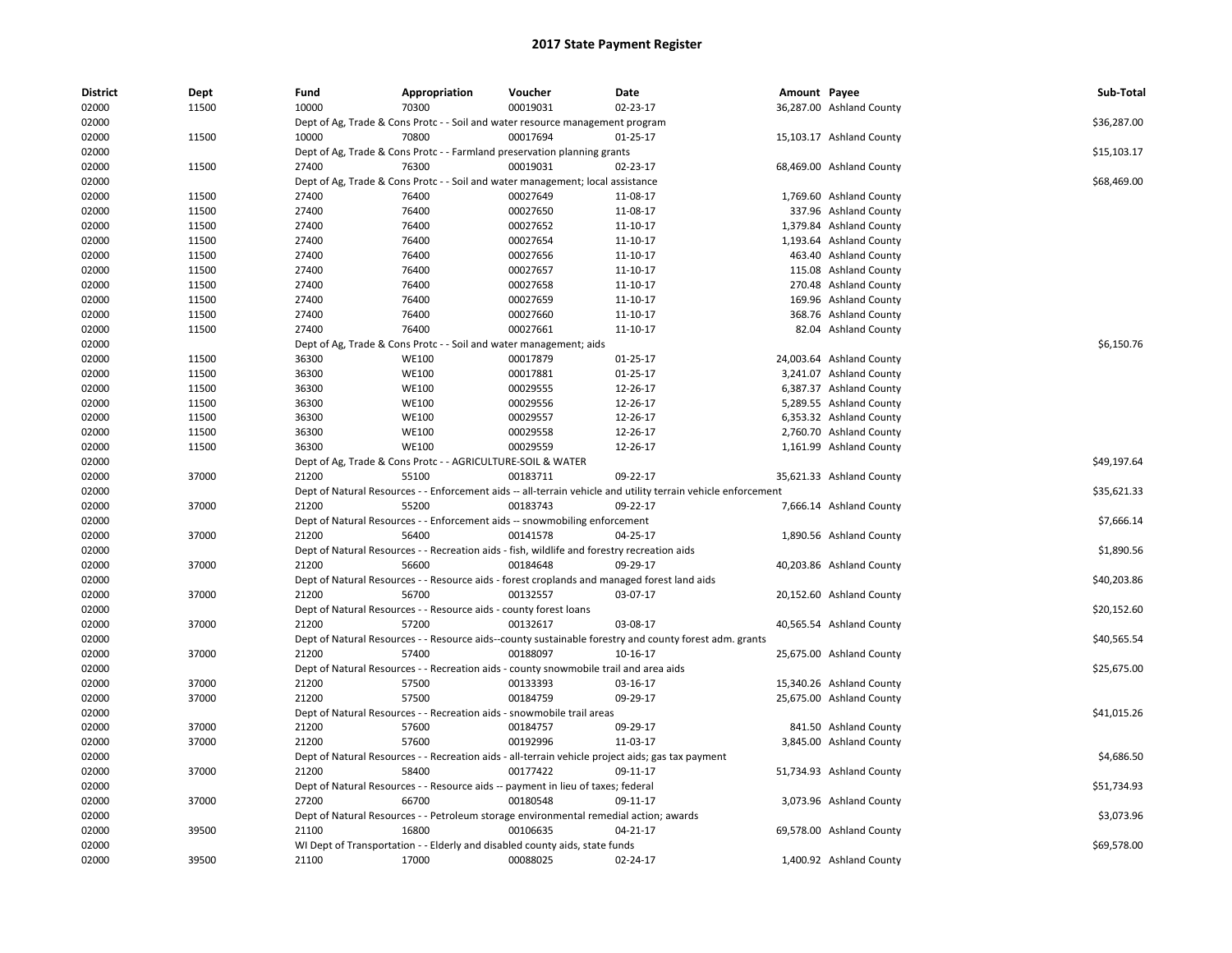| <b>District</b><br>02000 | Dept  | Fund           | Appropriation<br>WI Dept of Transportation - - County forest road aids, state funds                     | Voucher              | Date                 | Amount Payee |                           | Sub-Total<br>\$1,400.92 |
|--------------------------|-------|----------------|---------------------------------------------------------------------------------------------------------|----------------------|----------------------|--------------|---------------------------|-------------------------|
| 02000                    | 39500 | 21100          | 18500                                                                                                   | 00071286             | 01-09-17             |              | 1,142.88 Ashland County   |                         |
| 02000                    | 39500 | 21100          | 18500                                                                                                   | 00071761             | $01-10-17$           |              | 784.20 Ashland County     |                         |
| 02000                    |       |                | WI Dept of Transportation - - Highway safety, local assistance, federal funds                           |                      |                      |              |                           | \$1,927.08              |
|                          | 39500 | 21100          | 19000                                                                                                   | 00065398             | 01-03-17             |              |                           |                         |
| 02000                    |       |                |                                                                                                         |                      |                      |              | 93,878.66 Ashland County  |                         |
| 02000                    | 39500 | 21100          | 19000                                                                                                   | 00133947             | 07-03-17             |              | 187,757.32 Ashland County |                         |
| 02000                    | 39500 | 21100          | 19000                                                                                                   | 00169213             | 10-02-17             |              | 93,878.69 Ashland County  |                         |
| 02000                    |       |                | WI Dept of Transportation - - Transportation aids to counties, state funds                              |                      |                      |              |                           | \$375,514.67            |
| 02000                    | 39500 | 21100          | 27800                                                                                                   | 00074865             | $01 - 17 - 17$       |              | 57,973.39 Ashland County  |                         |
| 02000                    | 39500 | 21100          | 27800                                                                                                   | 00200729             | 12-13-17             |              | 4,110.44 Ashland County   |                         |
| 02000                    |       |                | WI Dept of Transportation - - Local roads improvement program, state funds                              |                      |                      |              |                           | \$62,083.83             |
| 02000                    | 39500 | 21100          | 36300                                                                                                   | 00073088             | 01-11-17             |              | 150.00 Ashland County     |                         |
| 02000                    | 39500 | 21100          | 36300                                                                                                   | 00120959             | 05-24-17             |              | 60.00 Ashland County      |                         |
| 02000                    |       |                | WI Dept of Transportation - - State highway rehabilitation, state funds                                 |                      |                      |              |                           | \$210.00                |
| 02000                    | 39500 | 21100          | 36500                                                                                                   | 00086061             | 02-15-17             |              | 391.60 Ashland County     |                         |
| 02000                    | 39500 | 21100          | 36500                                                                                                   | 00080989             | 01-31-17             |              | 187.33 Ashland County     |                         |
| 02000                    | 39500 | 21100          | 36500                                                                                                   | 00159612             | 09-01-17             |              | 898.14 Ashland County     |                         |
| 02000                    |       |                | WI Dept of Transportation - - Highway system management and operations, state funds                     |                      |                      |              |                           | \$1,477.07              |
| 02000                    | 39500 | 21100          | 96100                                                                                                   | 00160114             | 09-05-17             |              | 17,795.97 Ashland County  |                         |
| 02000                    | 39500 | 21100          | 96100                                                                                                   | 00162264             | 09-12-17             |              | 2,181.82 Ashland County   |                         |
| 02000                    |       |                | WI Dept of Transportation - - Highways, bridges and local transportation assistance clearing account    |                      |                      |              |                           | \$19,977.79             |
| 02000                    | 39500 | 21100          | 36800                                                                                                   | 00077124             | 01-20-17             |              | 352,319.42 Ashland County |                         |
| 02000                    | 39500 | 21100          | 36800                                                                                                   | 00086061             | 02-15-17             |              | 309,869.04 Ashland County |                         |
| 02000                    | 39500 | 21100          | 36800                                                                                                   | 00157833             | 08-23-17             |              | 56,896.80 Ashland County  |                         |
| 02000                    | 39500 | 21100          | 36800                                                                                                   | 00071788             | 01-06-17             |              | 145,003.20 Ashland County |                         |
| 02000                    | 39500 | 21100          | 36800                                                                                                   | 00080989             | 01-31-17             |              | 51.81 Ashland County      |                         |
| 02000                    | 39500 | 21100          | 36800                                                                                                   | 00094636             | 03-14-17             |              | 19,634.94 Ashland County  |                         |
| 02000                    | 39500 | 21100          | 36800                                                                                                   | 00095149             | 03-15-17             |              | 144,356.61 Ashland County |                         |
| 02000                    | 39500 | 21100          | 36800                                                                                                   | 00099970             | 03-27-17             |              | 101,811.22 Ashland County |                         |
| 02000                    | 39500 | 21100          | 36800                                                                                                   | 00108547             | 04-20-17             |              | 83,222.98 Ashland County  |                         |
| 02000                    | 39500 | 21100          | 36800                                                                                                   | 00124262             | 06-05-17             |              | 111,918.18 Ashland County |                         |
| 02000                    | 39500 | 21100          | 36800                                                                                                   | 00150675             | 08-03-17             |              | 74,554.63 Ashland County  |                         |
| 02000                    | 39500 | 21100          | 36800                                                                                                   | 00159612             | 09-01-17             |              | 49,307.20 Ashland County  |                         |
| 02000                    | 39500 | 21100          | 36800                                                                                                   | 00171295             | 09-26-17             |              | 56,376.38 Ashland County  |                         |
|                          |       |                | 36800                                                                                                   | 00180692             |                      |              |                           |                         |
| 02000                    | 39500 | 21100          |                                                                                                         |                      | 10-17-17             |              | 106,456.21 Ashland County |                         |
| 02000                    | 39500 | 21100<br>21100 | 36800<br>36800                                                                                          | 00190631<br>00199315 | 11-09-17<br>12-07-17 |              | 9,245.50 Ashland County   |                         |
| 02000                    | 39500 |                |                                                                                                         |                      |                      |              | 34,514.01 Ashland County  |                         |
| 02000                    |       |                | WI Dept of Transportation - - Routine maintenance activities, state funds                               |                      |                      |              |                           | \$1,655,538.13          |
| 02000                    | 39500 | 21100          | 27600                                                                                                   | 00157833             | 08-23-17             |              | 390.53 Ashland County     |                         |
| 02000                    |       |                | WI Dept of Transportation - - Local transportation facility improvement assistance, local funds         |                      |                      |              |                           | \$390.53                |
| 02000                    | 39500 | 21100          | 28600                                                                                                   | 00071790             | 01-06-17             |              | 4,534.58 Ashland County   |                         |
| 02000                    | 39500 | 21100          | 28600                                                                                                   | 00160114             | 08-31-17             |              | 40,000.00 Ashland County  |                         |
| 02000                    | 39500 | 21100          | 28600                                                                                                   | 00162264             | 09-07-17             |              | 5,470.67 Ashland County   |                         |
| 02000                    |       |                | WI Dept of Transportation - - Local transportation facility improvement assistance, federal funds       |                      |                      |              |                           | \$50,005.25             |
| 02000                    | 41000 | 10000          | 11600                                                                                                   | 00168023             | 11-07-17             |              | 9,775.28 Ashland County   |                         |
| 02000                    |       |                | Department of Corrections - - Reimbursing counties for probation, extended supervision and parole holds |                      |                      |              |                           | \$9,775.28              |
| 02000                    | 43500 | 10000          | 10700                                                                                                   | 00136497             | 06-30-17             |              | 463.79 Ashland County     |                         |
| 02000                    | 43500 | 10000          | 10700                                                                                                   | 00159752             | 10-03-17             |              | 131.60 Ashland County     |                         |
| 02000                    | 43500 | 10000          | 10700                                                                                                   | 00160757             | $10-10-17$           |              | 131.60 Ashland County     |                         |
| 02000                    | 43500 | 10000          | 10700                                                                                                   | 00164025             | 11-03-17             |              | 112.80 Ashland County     |                         |
| 02000                    |       |                | Department of Health Services - - Public health dispensaries and drugs                                  |                      |                      |              |                           | \$839.79                |
| 02000                    | 43500 | 10000          | 00000                                                                                                   | 90708                | 01-02-17             |              | 9,704.00 Ashland County   |                         |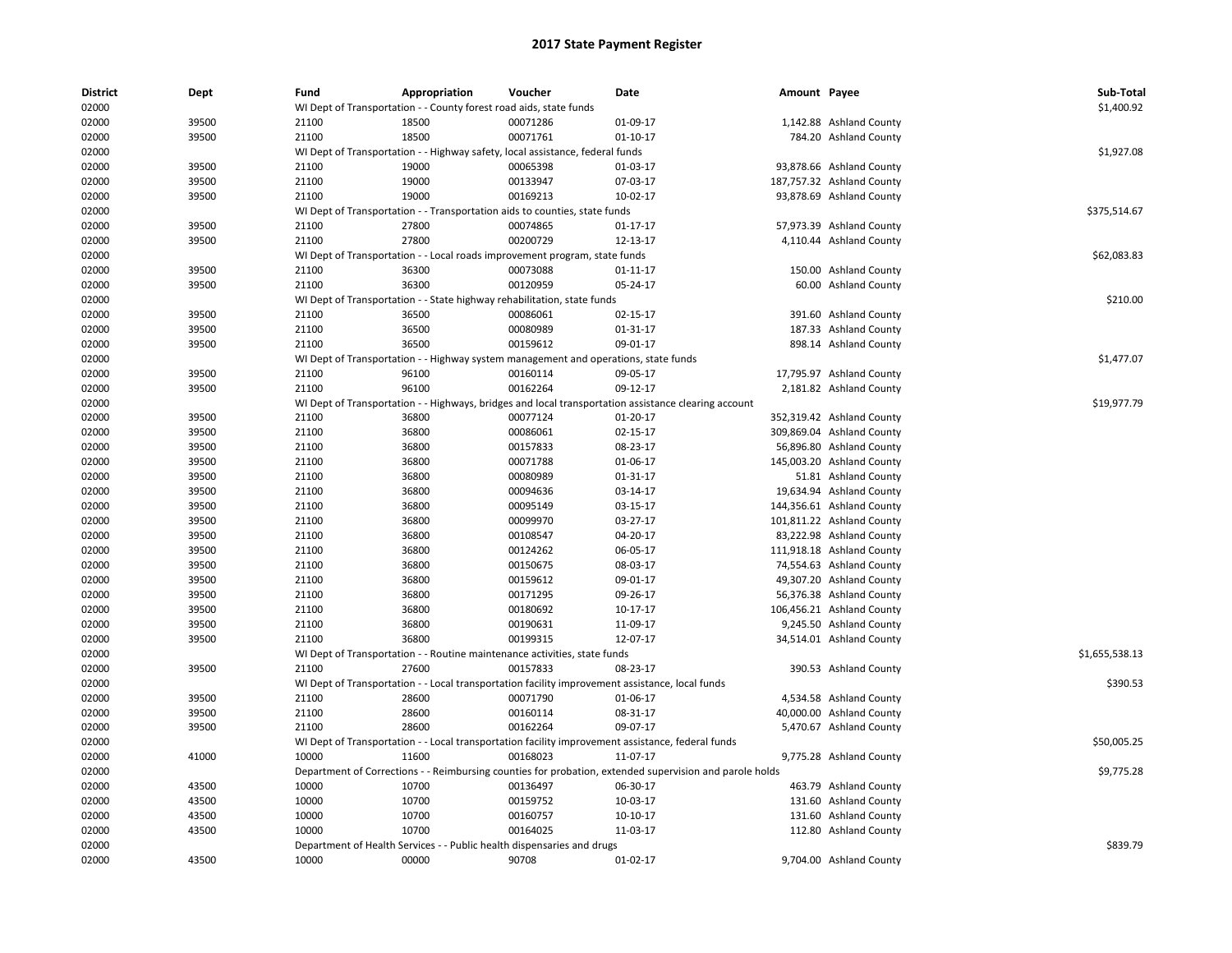| <b>District</b> | Dept  | Fund                                         | Appropriation                                                      | Voucher                                                                                   | Date                                                                                                                                        | Amount Payee |                                                    | Sub-Total    |
|-----------------|-------|----------------------------------------------|--------------------------------------------------------------------|-------------------------------------------------------------------------------------------|---------------------------------------------------------------------------------------------------------------------------------------------|--------------|----------------------------------------------------|--------------|
| 02000           | 43500 | 10000                                        | 00000                                                              | 90710                                                                                     | 02-01-17                                                                                                                                    |              | 15,091.00 Ashland County                           |              |
| 02000           | 43500 | 10000                                        | 00000                                                              | 90711                                                                                     | 03-01-17                                                                                                                                    |              | 25,746.00 Ashland County                           |              |
| 02000           | 43500 | 10000                                        | 00000                                                              | 90715                                                                                     | 05-01-17                                                                                                                                    |              | 23,652.00 Ashland County                           |              |
| 02000           | 43500 | 10000                                        | 00000                                                              | 90716                                                                                     | 06-01-17                                                                                                                                    |              | 48,978.00 Ashland County                           |              |
| 02000           | 43500 | 10000                                        | 00000                                                              | 90717                                                                                     | 06-15-17                                                                                                                                    |              | 17,043.00 Ashland County                           |              |
| 02000           | 43500 | 10000                                        | 00000                                                              | 90800                                                                                     | 07-01-17                                                                                                                                    |              | 50,186.00 Ashland County                           |              |
| 02000           | 43500 | 10000                                        | 00000                                                              | 90801                                                                                     | 08-01-17                                                                                                                                    |              | 175,263.00 Ashland County                          |              |
| 02000           | 43500 | 10000                                        | 00000                                                              | 90802                                                                                     | 09-01-17                                                                                                                                    |              | 206,133.00 Ashland County                          |              |
| 02000           | 43500 | 10000                                        | 00000                                                              | 90805                                                                                     | 10-02-17                                                                                                                                    |              | 80,031.00 Ashland County                           |              |
| 02000           | 43500 | 10000                                        | 00000                                                              | 90806                                                                                     | 11-01-17                                                                                                                                    |              | 139,493.00 Ashland County                          |              |
| 02000           | 43500 | 10000                                        | 00000                                                              | 90807                                                                                     | 12-01-17                                                                                                                                    |              | 86,345.00 Ashland County                           |              |
| 02000           | 43500 | 10000                                        | 00000                                                              | 90713                                                                                     | 04-01-17                                                                                                                                    |              | 5,911.00 Ashland County                            |              |
| 02000           |       |                                              | Department of Health Services - - State/Federal Aids               |                                                                                           |                                                                                                                                             |              |                                                    | \$883,576.00 |
| 02000           | 45500 | 10000                                        | 22100                                                              | 00035874                                                                                  | 10-13-17                                                                                                                                    |              | 1,240.00 Ashland County                            |              |
| 02000           |       |                                              |                                                                    | Department of Justice - - Crime laboratories; deoxyribonucleic acid analysis              |                                                                                                                                             |              |                                                    | \$1,240.00   |
| 02000           | 45500 | 10000                                        | 23100                                                              | 00038587                                                                                  | 12-07-17                                                                                                                                    |              | 5,920.00 Ashland County                            |              |
| 02000           |       |                                              |                                                                    | Department of Justice - - Law enforcement training fund, local assistance                 |                                                                                                                                             |              |                                                    | \$5,920.00   |
| 02000           | 45500 | 10000                                        | 26300                                                              | 00022046                                                                                  | $01-12-17$                                                                                                                                  |              | 49,755.00 Ashland County                           |              |
| 02000           |       |                                              | Department of Justice - - County-tribal programs, local assistance |                                                                                           |                                                                                                                                             |              |                                                    | \$49,755.00  |
| 02000           | 45500 | 10000                                        | 27900                                                              | 00023692                                                                                  | $02 - 10 - 17$                                                                                                                              |              | 49,157.96 Ashland County                           |              |
| 02000           | 45500 | 10000                                        | 27900                                                              | 00029499                                                                                  | 06-06-17                                                                                                                                    |              | 53,616.63 Ashland County                           |              |
| 02000           | 45500 | 10000                                        | 27900                                                              | 00032370                                                                                  | 08-02-17                                                                                                                                    |              | 51,525.03 Ashland County                           |              |
| 02000           | 45500 | 10000                                        | 27900                                                              | 00036420                                                                                  | 10-23-17                                                                                                                                    |              | 48,112.15 Ashland County                           |              |
| 02000           |       |                                              |                                                                    |                                                                                           | Department of Justice - - Alternatives to prosecution and incarceration for persons who use alcohol or other drugs; justice information fee |              |                                                    | \$202,411.77 |
| 02000           | 45500 | 10000                                        | 53200                                                              | 00031680                                                                                  | 07-20-17                                                                                                                                    |              | 16,814.63 Ashland County                           |              |
| 02000           |       |                                              |                                                                    | Department of Justice - - Crime victim and witness assistance surcharge, general services |                                                                                                                                             |              |                                                    | \$16,814.63  |
| 02000           | 45500 | 10000                                        | 53900                                                              | 00024936                                                                                  | 03-03-17                                                                                                                                    |              | 16,118.30 Ashland County                           |              |
| 02000           |       |                                              |                                                                    | Department of Justice - - Reimbursement to counties for victim-witness services           |                                                                                                                                             |              |                                                    | \$16,118.30  |
| 02000           | 46500 | 10000                                        | 30500                                                              | 00022463                                                                                  | $02 - 17 - 17$                                                                                                                              |              | 605.19 Ashland County                              |              |
| 02000           |       |                                              |                                                                    |                                                                                           | Department of Military Affairs - - Disaster recovery aid; public health emergency quarantine costs                                          |              |                                                    | \$605.19     |
| 02000           | 46500 | 10000                                        | 30800                                                              | 00021610                                                                                  | 02-06-17                                                                                                                                    |              | 533.90 Ashland County                              |              |
| 02000           |       |                                              | Department of Military Affairs - - Emergency response equipment    |                                                                                           |                                                                                                                                             |              |                                                    | \$533.90     |
| 02000           | 46500 | 10000                                        | 34200                                                              | 00022463                                                                                  | 02-17-17                                                                                                                                    |              | 3,631.14 Ashland County                            |              |
| 02000           | 46500 | 10000                                        | 34200                                                              | 00030297                                                                                  | 08-11-17                                                                                                                                    |              | 413.93 Ashland County                              |              |
| 02000           | 46500 | 10000                                        | 34200                                                              | 00030697                                                                                  | 08-23-17                                                                                                                                    |              | 16,125.22 Ashland County                           |              |
| 02000           |       |                                              | Department of Military Affairs - - Federal aid, local assistance   |                                                                                           |                                                                                                                                             |              |                                                    | \$20,170.29  |
| 02000           | 46500 | 27200                                        | 36400                                                              | 00027655                                                                                  | 06-14-17                                                                                                                                    |              | 2,870.73 Ashland County                            |              |
| 02000           |       |                                              |                                                                    |                                                                                           | Department of Military Affairs - - Division of emergency management; petroleum inspection fund                                              |              |                                                    | \$2,870.73   |
| 02000           | 48500 | 15200                                        | 12700                                                              | 00024172                                                                                  | 01-24-17                                                                                                                                    |              | 482.55 Ashland County                              |              |
| 02000           | 48500 | 15200                                        | 12700                                                              | 00031932                                                                                  | 06-29-17                                                                                                                                    |              | 271.58 Ashland County                              |              |
| 02000           |       |                                              | Department of Veterans Affairs - - Grants to counties              |                                                                                           |                                                                                                                                             |              |                                                    | \$754.13     |
| 02000           | 48500 | 58200                                        | 26700                                                              | 00024172                                                                                  | 01-24-17                                                                                                                                    |              |                                                    |              |
| 02000           | 48500 | 58200                                        | 26700                                                              | 00031932                                                                                  | 06-29-17                                                                                                                                    |              | 2,171.48 Ashland County<br>1,222.07 Ashland County |              |
| 02000           |       |                                              |                                                                    |                                                                                           |                                                                                                                                             |              |                                                    | \$3,393.55   |
|                 |       |                                              | Department of Veterans Affairs - - County grants                   |                                                                                           |                                                                                                                                             |              |                                                    |              |
| 02000           | 48500 | 58300                                        | 37000<br>37000                                                     | 00024172                                                                                  | $01 - 24 - 17$                                                                                                                              |              | 2,171.47 Ashland County                            |              |
| 02000           | 48500 | 58300                                        |                                                                    | 00031932                                                                                  | 06-29-17                                                                                                                                    |              | 1,222.07 Ashland County                            |              |
| 02000           |       |                                              | Department of Veterans Affairs - - County grants                   |                                                                                           |                                                                                                                                             |              |                                                    | \$3,393.54   |
| 02000           | 50500 | 10000                                        | 14200                                                              | 00044625                                                                                  | 03-20-17                                                                                                                                    |              | 5,938.36 Ashland County                            |              |
| 02000           |       | Department of Administration - - Federal aid |                                                                    |                                                                                           |                                                                                                                                             |              |                                                    | \$5,938.36   |
| 02000           | 50500 | 10000                                        | 15500                                                              | 00040172                                                                                  | 01-18-17                                                                                                                                    |              | 3,415.00 Ashland County                            |              |
| 02000           | 50500 | 10000                                        | 15500                                                              | 00041370                                                                                  | 01-31-17                                                                                                                                    |              | 5,772.00 Ashland County                            |              |
| 02000           | 50500 | 10000                                        | 15500                                                              | 00043752                                                                                  | 03-01-17                                                                                                                                    |              | 1,366.00 Ashland County                            |              |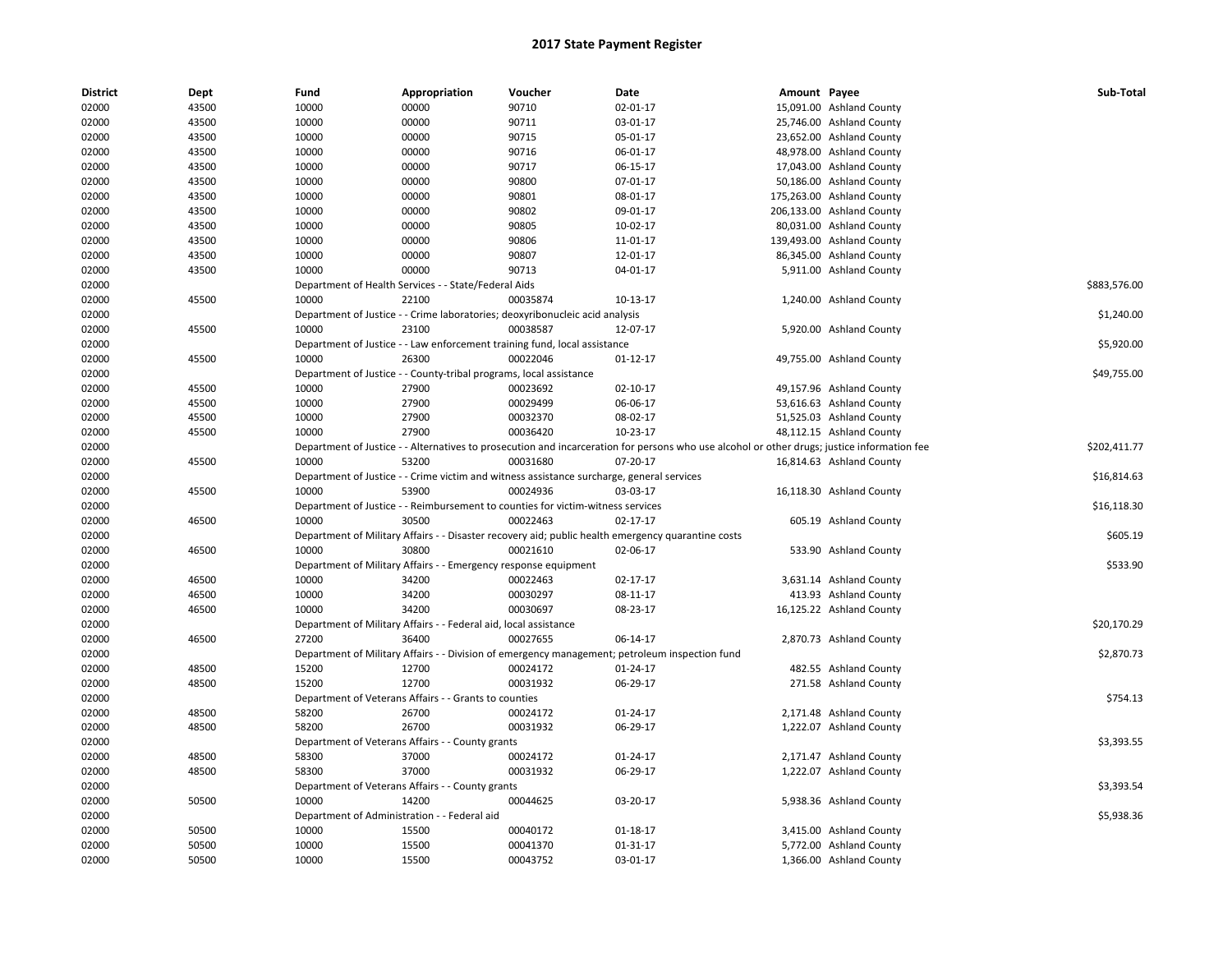| <b>District</b> | Dept  | Fund                                                          | Appropriation                                                                    | Voucher     | Date           | Amount Payee |                             | Sub-Total      |
|-----------------|-------|---------------------------------------------------------------|----------------------------------------------------------------------------------|-------------|----------------|--------------|-----------------------------|----------------|
| 02000           | 50500 | 10000                                                         | 15500                                                                            | 00047647    | $04-17-17$     |              | 1,038.00 Ashland County     |                |
| 02000           | 50500 | 10000                                                         | 15500                                                                            | 00048887    | 05-01-17       |              | 754.00 Ashland County       |                |
| 02000           | 50500 | 10000                                                         | 15500                                                                            | 00051824    | 05-31-17       |              | 4,803.00 Ashland County     |                |
| 02000           | 50500 | 10000                                                         | 15500                                                                            | 00054248    | 06-30-17       |              | 3,400.00 Ashland County     |                |
| 02000           | 50500 | 10000                                                         | 15500                                                                            | 00057859    | 08-15-17       |              | 3,713.00 Ashland County     |                |
| 02000           | 50500 | 10000                                                         | 15500                                                                            | 00060301    | 09-15-17       |              | 994.00 Ashland County       |                |
| 02000           | 50500 | 10000                                                         | 15500                                                                            | 00062821    | 10-17-17       |              | 938.00 Ashland County       |                |
| 02000           | 50500 | 10000                                                         | 15500                                                                            | 00065199    | 11-15-17       |              | 112.00 Ashland County       |                |
| 02000           | 50500 | 10000                                                         | 15500                                                                            | 00066455    | 11-29-17       |              | 3,693.00 Ashland County     |                |
| 02000           |       |                                                               | Department of Administration - - Federal aid; local assistance                   |             |                |              |                             | \$29,998.00    |
| 02000           | 50500 | 23500                                                         | 37100                                                                            | 00040172    | 01-18-17       |              | 2,542.00 Ashland County     |                |
| 02000           | 50500 | 23500                                                         | 37100                                                                            | 00041370    | 01-31-17       |              | 2,416.00 Ashland County     |                |
| 02000           | 50500 | 23500                                                         | 37100                                                                            | 00043752    | 03-01-17       |              | 3,412.00 Ashland County     |                |
| 02000           | 50500 | 23500                                                         | 37100                                                                            | 00047647    | 04-17-17       |              | 5,577.00 Ashland County     |                |
| 02000           | 50500 | 23500                                                         | 37100                                                                            | 00048887    | 05-01-17       |              | 917.00 Ashland County       |                |
| 02000           | 50500 | 23500                                                         | 37100                                                                            | 00060301    | 09-15-17       |              | 45.00 Ashland County        |                |
| 02000           | 50500 | 23500                                                         | 37100                                                                            | 00065199    | 11-15-17       |              | 3,821.00 Ashland County     |                |
| 02000           | 50500 | 23500                                                         | 37100                                                                            | 00066455    | 11-29-17       |              | 2,113.00 Ashland County     |                |
| 02000           |       | Department of Administration - - Low-income assistance grants |                                                                                  | \$20,843.00 |                |              |                             |                |
| 02000           | 50500 | 26900                                                         | 16600                                                                            | 00041049    | 02-07-17       |              | 1,000.00 Ashland County     |                |
| 02000           | 50500 | 26900                                                         | 16600                                                                            | 00042987    | 02-21-17       |              | 76,520.00 Ashland County    |                |
| 02000           | 50500 | 26900                                                         | 16600                                                                            | 00048500    | 05-09-17       |              | 25,000.00 Ashland County    |                |
| 02000           | 50500 | 26900                                                         | 16600                                                                            | 00052252    | 06-12-17       |              | 25,000.00 Ashland County    |                |
| 02000           |       | Department of Administration - - Land                         |                                                                                  |             |                |              |                             | \$127,520.00   |
| 02000           | 51000 | 10000                                                         | 12000                                                                            | 00000256    | $01 - 17 - 17$ |              | 7,711.11 Ashland County     |                |
| 02000           |       | Elections Commission - - Recount fees                         |                                                                                  |             |                |              |                             | \$7,711.11     |
| 02000           | 83500 | 10000                                                         | 10500                                                                            | 00020242    | 07-24-17       |              | 123,958.56 Ashland County   |                |
| 02000           | 83500 | 10000                                                         | 10500                                                                            | 00023256    | 11-20-17       |              | 702,431.86 Ashland County   |                |
| 02000           |       |                                                               | Shared Revenue and Tax Relief - - County and municipal aid account               |             |                |              |                             | \$826,390.42   |
| 02000           | 83500 | 10000                                                         | 10900                                                                            | 00017316    | 07-24-17       |              | 10,354.00 Ashland County    |                |
| 02000           |       |                                                               | Shared Revenue and Tax Relief - - State aid; tax exempt property                 |             |                |              |                             | \$10,354.00    |
| 02000           | 83500 | 10000                                                         | 11000                                                                            | 00020242    | 07-24-17       |              | 26,777.37 Ashland County    |                |
| 02000           | 83500 | 10000                                                         | 11000                                                                            | 00023256    | 11-20-17       |              | 156,767.93 Ashland County   |                |
| 02000           |       |                                                               | Shared Revenue and Tax Relief - - Public utility distribution account            |             |                |              |                             | \$183,545.30   |
| 02000           | 83500 | 10000                                                         | 30200                                                                            | 00020063    | 07-24-17       |              | 571,483.81 Ashland County   |                |
| 02000           | 83500 | 10000                                                         | 30200                                                                            | 00022108    | 07-24-17       |              | 1,963,309.49 Ashland County |                |
| 02000           |       |                                                               | Shared Revenue and Tax Relief - - School levy tax credit and first dollar credit |             |                |              |                             | \$2,534,793.30 |
| 02000           | 83500 | 52100                                                         | 36300                                                                            | 00016113    | $03-27-17$     |              | 501,572.61 Ashland County   |                |
| 02000           |       |                                                               | Shared Revenue and Tax Relief - - Lottery and gaming credit                      |             |                |              |                             | \$501,572.61   |
| 02000 Total     |       |                                                               |                                                                                  |             |                |              |                             | \$8,152,434.72 |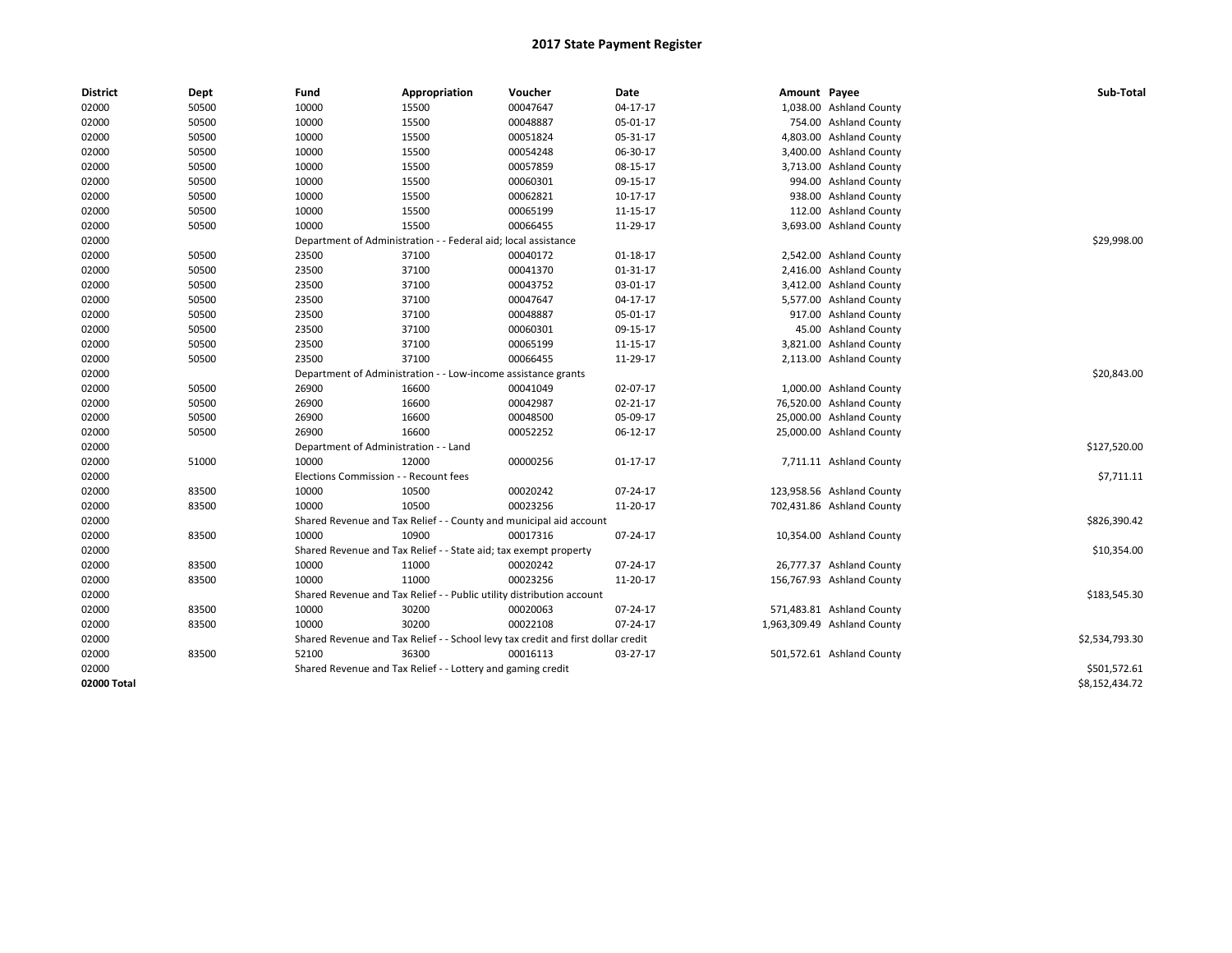| <b>District</b> | Dept  | Fund  | Appropriation                                                                                                | Voucher  | Date           | Amount Payee |                          | Sub-Total    |  |  |
|-----------------|-------|-------|--------------------------------------------------------------------------------------------------------------|----------|----------------|--------------|--------------------------|--------------|--|--|
| 02002           | 16500 | 10000 | 22500                                                                                                        | 00010486 | 06-26-17       |              | 1,037.68 Town Of Agenda  |              |  |  |
| 02002           |       |       | Dept of Safety & Prof Services - - Fire dues distribution                                                    |          |                |              |                          | \$1,037.68   |  |  |
| 02002           | 37000 | 10000 | 50300                                                                                                        | 00123839 | 02-02-17       |              | 4,263.05 Town Of Agenda  |              |  |  |
| 02002           | 37000 | 10000 | 50300                                                                                                        | 00142891 | 04-21-17       |              | 60.00 Town Of Agenda     |              |  |  |
| 02002           |       |       | Dept of Natural Resources - - Aids in lieu of taxes - general fund                                           |          |                |              |                          | \$4,323.05   |  |  |
| 02002           | 37000 | 21200 | 16600                                                                                                        | 00156959 | 06-19-17       |              | 1,718.11 Town Of Agenda  |              |  |  |
| 02002           |       |       | Dept of Natural Resources - - General program operations - state funds; forestry                             |          |                |              |                          | \$1,718.11   |  |  |
| 02002           | 37000 | 21200 | 57100                                                                                                        | 00156959 | 06-19-17       |              | 6,452.62 Town Of Agenda  |              |  |  |
| 02002           |       |       | Dept of Natural Resources - - Resource aids -- county forests, forest croplands and managed forest land aids |          |                |              |                          |              |  |  |
| 02002           | 37000 | 21200 | 57900                                                                                                        | 00142892 | 04-21-17       |              | 3,767.96 Town Of Agenda  |              |  |  |
| 02002           | 37000 | 21200 | 57900                                                                                                        | 00142893 | 04-21-17       |              | 4,929.94 Town Of Agenda  |              |  |  |
| 02002           |       |       | Dept of Natural Resources - - Aids in lieu of taxes - sum sufficient                                         |          |                |              |                          | \$8,697.90   |  |  |
| 02002           | 37000 | 21200 | 58900                                                                                                        | 00156959 | 06-19-17       |              | 7,903.30 Town Of Agenda  |              |  |  |
| 02002           |       |       | Dept of Natural Resources - - Resource aids - distribution of closed acreage fees.                           |          |                |              |                          | \$7,903.30   |  |  |
| 02002           | 37000 | 27400 | 67000                                                                                                        | 00154489 | 06-01-17       |              | 2,219.44 Town Of Agenda  |              |  |  |
| 02002           |       |       | Dept of Natural Resources - - Financial assistance for responsible units                                     |          |                |              |                          | \$2,219.44   |  |  |
| 02002           | 39500 | 21100 | 17400                                                                                                        | 00144779 | 07-25-17       |              | 1,758.98 Town Of Agenda  |              |  |  |
| 02002           |       |       | WI Dept of Transportation - - Disaster damage aids, state funds                                              |          |                |              |                          | \$1,758.98   |  |  |
| 02002           | 39500 | 21100 | 19100                                                                                                        | 00065488 | 01-03-17       |              | 35,859.57 Town Of Agenda |              |  |  |
| 02002           | 39500 | 21100 | 19100                                                                                                        | 00096611 | 04-03-17       |              | 35,859.57 Town Of Agenda |              |  |  |
| 02002           | 39500 | 21100 | 19100                                                                                                        | 00134037 | 07-03-17       |              | 35,859.57 Town Of Agenda |              |  |  |
| 02002           | 39500 | 21100 | 19100                                                                                                        | 00169303 | 10-02-17       |              | 35,859.57 Town Of Agenda |              |  |  |
| 02002           |       |       | WI Dept of Transportation - - Transportation aids to municipalities, state funds                             |          |                |              |                          | \$143,438.28 |  |  |
| 02002           | 83500 | 10000 | 10500                                                                                                        | 00020226 | 07-24-17       |              | 4,280.27 Town Of Agenda  |              |  |  |
| 02002           | 83500 | 10000 | 10500                                                                                                        | 00023240 | 11-20-17       |              | 24,254.88 Town Of Agenda |              |  |  |
| 02002           |       |       | Shared Revenue and Tax Relief - - County and municipal aid account                                           |          |                |              |                          | \$28,535.15  |  |  |
| 02002           | 83500 | 10000 | 10900                                                                                                        | 00017406 | 07-24-17       |              | 3.00 Town Of Agenda      |              |  |  |
| 02002           |       |       | Shared Revenue and Tax Relief - - State aid; tax exempt property                                             |          |                |              |                          | \$3.00       |  |  |
| 02002           | 83500 | 10000 | 11000                                                                                                        | 00020226 | $07 - 24 - 17$ |              | 74.22 Town Of Agenda     |              |  |  |
| 02002           | 83500 | 10000 | 11000                                                                                                        | 00023240 | 11-20-17       |              | 436.02 Town Of Agenda    |              |  |  |
| 02002           |       |       | Shared Revenue and Tax Relief - - Public utility distribution account                                        |          |                |              |                          | \$510.24     |  |  |
| 02002 Total     |       |       |                                                                                                              |          |                |              |                          | \$206,597.75 |  |  |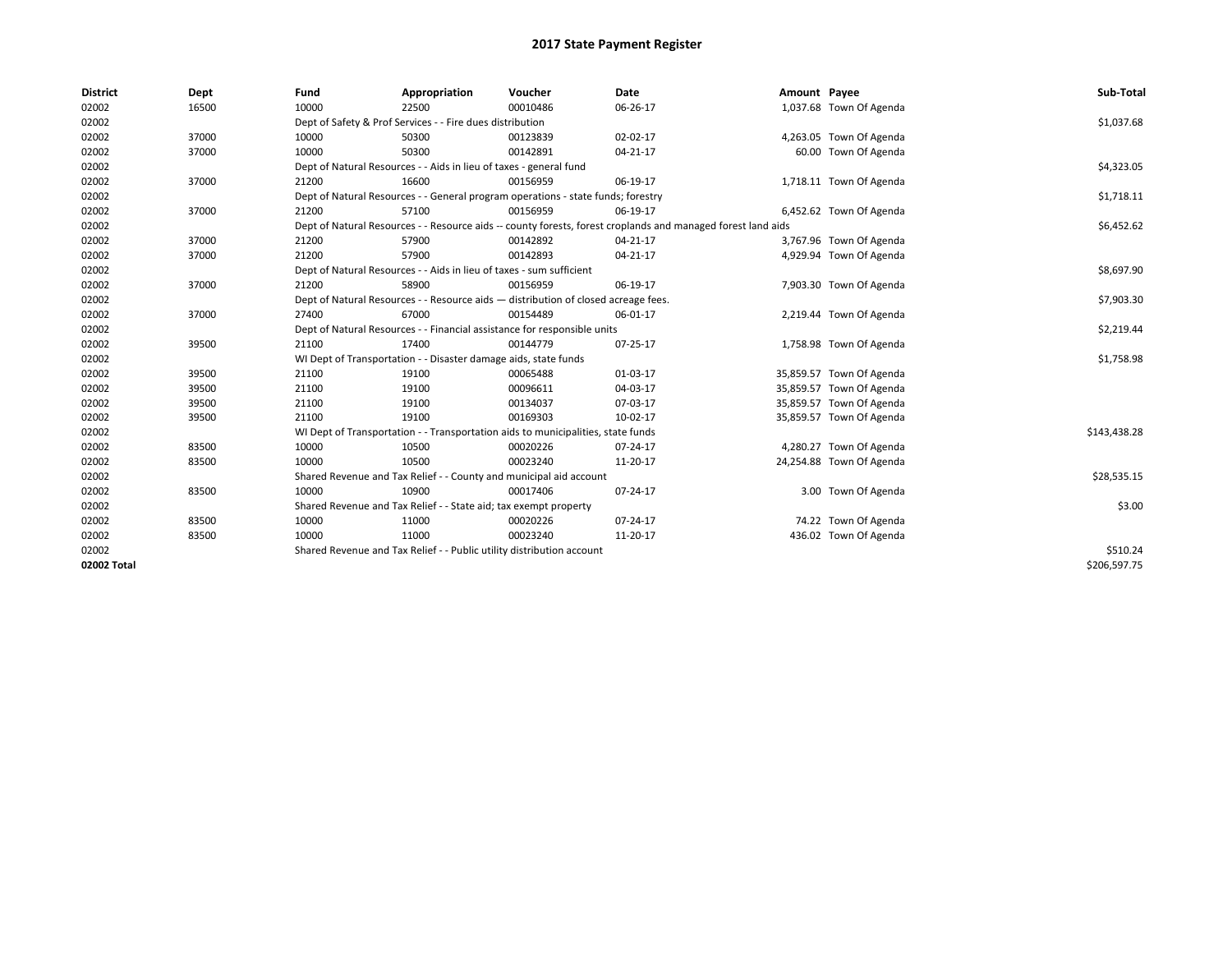| <b>District</b> | Dept  | Fund                                                                  | Appropriation                                                                                                | Voucher    | Date                                                                                               | Amount Payee |                            | Sub-Total    |  |
|-----------------|-------|-----------------------------------------------------------------------|--------------------------------------------------------------------------------------------------------------|------------|----------------------------------------------------------------------------------------------------|--------------|----------------------------|--------------|--|
| 02004           | 16500 | 10000                                                                 | 22500                                                                                                        | 00010487   | 06-26-17                                                                                           |              | 1,269.21 Town Of Ashland   |              |  |
| 02004           |       |                                                                       | Dept of Safety & Prof Services - - Fire dues distribution                                                    |            |                                                                                                    |              |                            | \$1,269.21   |  |
| 02004           | 37000 | 21200                                                                 | 16600                                                                                                        | 00156960   | 06-19-17                                                                                           |              | 570.93 Town Of Ashland     |              |  |
| 02004           |       |                                                                       | Dept of Natural Resources - - General program operations - state funds; forestry                             |            |                                                                                                    |              |                            | \$570.93     |  |
| 02004           | 37000 | 21200                                                                 | 57100                                                                                                        | 00156960   | 06-19-17                                                                                           |              | 792.45 Town Of Ashland     |              |  |
| 02004           |       |                                                                       | Dept of Natural Resources - - Resource aids -- county forests, forest croplands and managed forest land aids |            |                                                                                                    |              |                            |              |  |
| 02004           | 37000 | 21200                                                                 | 58900                                                                                                        | 00156960   | 06-19-17                                                                                           |              | 2,626.27 Town Of Ashland   |              |  |
| 02004           |       |                                                                       | Dept of Natural Resources - - Resource aids - distribution of closed acreage fees.                           |            |                                                                                                    |              |                            | \$2,626.27   |  |
| 02004           | 39500 | 21100                                                                 | 17400                                                                                                        | 00180697   | 10-19-17                                                                                           |              | 6,979.93 Town Of Ashland   |              |  |
| 02004           |       |                                                                       | WI Dept of Transportation - - Disaster damage aids, state funds                                              |            |                                                                                                    |              |                            | \$6,979.93   |  |
| 02004           | 39500 | 21100                                                                 | 19100                                                                                                        | 00065489   | 01-03-17                                                                                           |              | 29,732.50 Town Of Ashland  |              |  |
| 02004           | 39500 | 21100                                                                 | 19100                                                                                                        | 00096612   | 04-03-17                                                                                           |              | 29,732.50 Town Of Ashland  |              |  |
| 02004           | 39500 | 21100                                                                 | 19100                                                                                                        | 00134038   | 07-03-17                                                                                           |              | 29.732.50 Town Of Ashland  |              |  |
| 02004           | 39500 | 21100                                                                 | 19100                                                                                                        | 00169304   | 10-02-17                                                                                           |              | 29,732.52 Town Of Ashland  |              |  |
| 02004           |       |                                                                       | WI Dept of Transportation - - Transportation aids to municipalities, state funds                             |            |                                                                                                    |              |                            | \$118,930.02 |  |
| 02004           | 46500 | 10000                                                                 | 30500                                                                                                        | 00031013   | 08-30-17                                                                                           |              | 56,148.66 Town Of Ashland  |              |  |
| 02004           | 46500 | 10000                                                                 | 30500                                                                                                        | 00033625   | 10-27-17                                                                                           |              | 14,146.34 Town Of Ashland  |              |  |
| 02004           |       |                                                                       |                                                                                                              |            | Department of Military Affairs - - Disaster recovery aid; public health emergency quarantine costs |              |                            | \$70,295.00  |  |
| 02004           | 46500 | 10000                                                                 | 34200                                                                                                        | 00031013   | 08-30-17                                                                                           |              | 336,891.97 Town Of Ashland |              |  |
| 02004           | 46500 | 10000                                                                 | 34200                                                                                                        | 00033625   | 10-27-17                                                                                           |              | 84,878.03 Town Of Ashland  |              |  |
| 02004           |       |                                                                       | Department of Military Affairs - - Federal aid, local assistance                                             |            |                                                                                                    |              |                            | \$421,770.00 |  |
| 02004           | 83500 | 10000                                                                 | 10500                                                                                                        | 00020227   | 07-24-17                                                                                           |              | 9.910.95 Town Of Ashland   |              |  |
| 02004           | 83500 | 10000                                                                 | 10500                                                                                                        | 00023241   | 11-20-17                                                                                           |              | 56,162.05 Town Of Ashland  |              |  |
| 02004           |       |                                                                       | Shared Revenue and Tax Relief - - County and municipal aid account                                           |            |                                                                                                    |              |                            | \$66,073.00  |  |
| 02004           | 83500 | 10000                                                                 | 10900                                                                                                        | 00017407   | 07-24-17                                                                                           |              | 1.00 Town Of Ashland       |              |  |
| 02004           |       |                                                                       | Shared Revenue and Tax Relief - - State aid; tax exempt property                                             |            |                                                                                                    |              |                            | \$1.00       |  |
| 02004           | 83500 | 10000                                                                 | 11000                                                                                                        | 00020227   | 07-24-17                                                                                           |              | 136.18 Town Of Ashland     |              |  |
| 02004           | 83500 | 10000                                                                 | 11000                                                                                                        | 00023241   | 11-20-17                                                                                           |              | 1,625.96 Town Of Ashland   |              |  |
| 02004           |       | Shared Revenue and Tax Relief - - Public utility distribution account |                                                                                                              | \$1,762.14 |                                                                                                    |              |                            |              |  |
| 02004 Total     |       |                                                                       |                                                                                                              |            |                                                                                                    |              |                            | \$691,069.95 |  |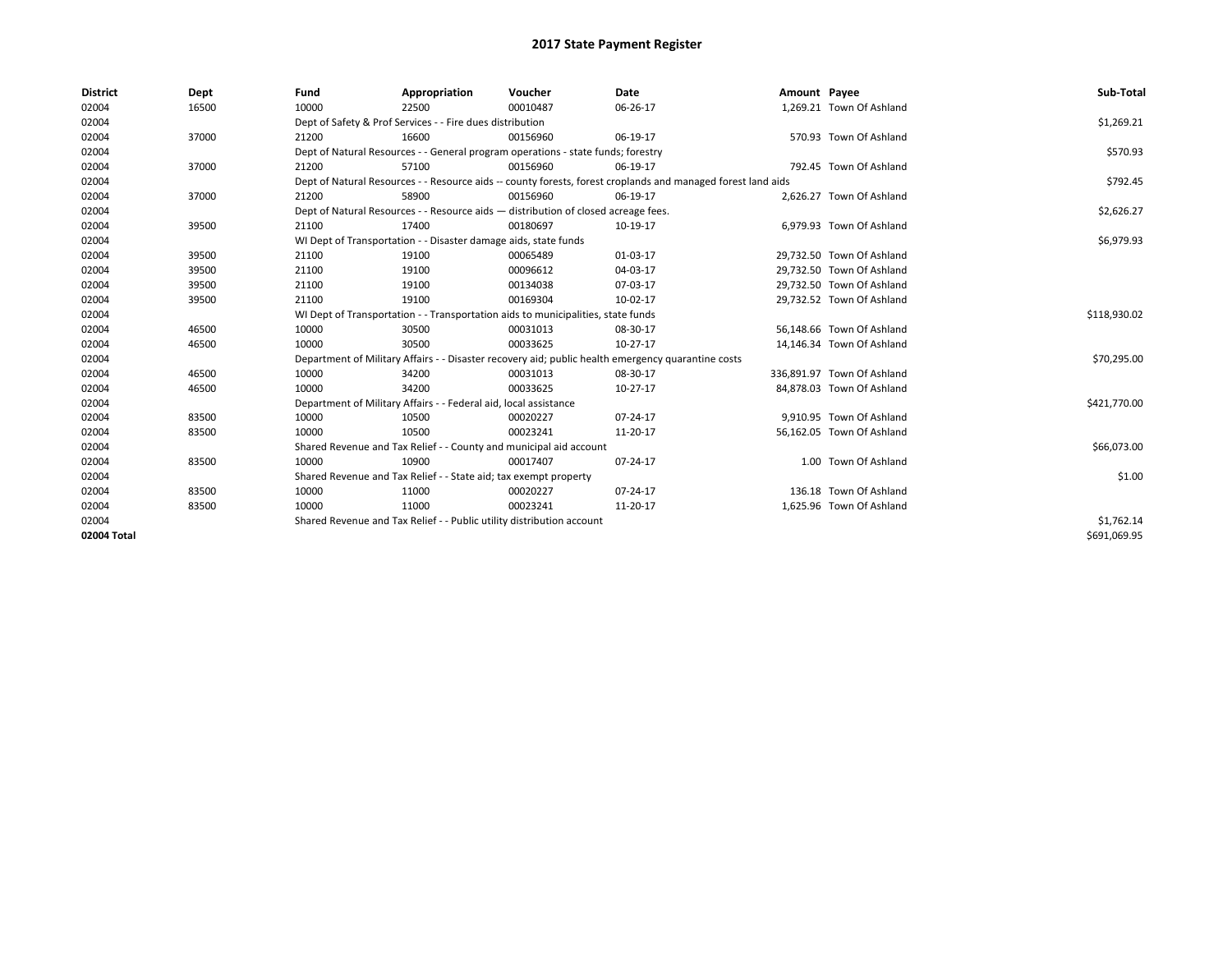| <b>District</b> | Dept  | Fund  | Appropriation                                                                                                | Voucher  | Date     | Amount Payee |                             | Sub-Total    |
|-----------------|-------|-------|--------------------------------------------------------------------------------------------------------------|----------|----------|--------------|-----------------------------|--------------|
| 02006           | 16500 | 10000 | 22500                                                                                                        | 00010488 | 06-26-17 |              | 1,166.87 Town Of Chippewa   |              |
| 02006           |       |       | Dept of Safety & Prof Services - - Fire dues distribution                                                    |          |          |              |                             | \$1,166.87   |
| 02006           | 37000 | 10000 | 50300                                                                                                        | 00142582 | 04-21-17 |              | 29.26 Town Of Chippewa      |              |
| 02006           |       |       | Dept of Natural Resources - - Aids in lieu of taxes - general fund                                           |          |          |              |                             | \$29.26      |
| 02006           | 37000 | 21200 | 16600                                                                                                        | 00156961 | 06-19-17 |              | 1,804.24 Town Of Chippewa   |              |
| 02006           |       |       | Dept of Natural Resources - - General program operations - state funds; forestry                             |          |          |              |                             | \$1,804.24   |
| 02006           | 37000 | 21200 | 57100                                                                                                        | 00156961 | 06-19-17 |              | 2,511.72 Town Of Chippewa   |              |
| 02006           |       |       | Dept of Natural Resources - - Resource aids -- county forests, forest croplands and managed forest land aids |          |          |              |                             | \$2,511.72   |
| 02006           | 37000 | 21200 | 58400                                                                                                        | 00177460 | 09-08-17 |              | 105,220.45 Town Of Chippewa |              |
| 02006           |       |       | Dept of Natural Resources - - Resource aids -- payment in lieu of taxes; federal                             |          |          |              |                             | \$105,220.45 |
| 02006           | 37000 | 21200 | 58900                                                                                                        | 00156961 | 06-19-17 |              | 8,299.50 Town Of Chippewa   |              |
| 02006           |       |       | Dept of Natural Resources - - Resource aids - distribution of closed acreage fees.                           |          |          |              |                             | \$8,299.50   |
| 02006           | 37000 | 27400 | 67000                                                                                                        | 00154348 | 06-01-17 |              | 2,168.55 Town Of Chippewa   |              |
| 02006           |       |       | Dept of Natural Resources - - Financial assistance for responsible units                                     |          |          |              |                             | \$2,168.55   |
| 02006           | 39500 | 21100 | 17400                                                                                                        | 00084052 | 02-10-17 |              | 9,507.01 Town Of Chippewa   |              |
| 02006           | 39500 | 21100 | 17400                                                                                                        | 00106486 | 04-19-17 |              | 3,048.44 Town Of Chippewa   |              |
| 02006           |       |       | WI Dept of Transportation - - Disaster damage aids, state funds                                              |          |          |              |                             | \$12,555.45  |
| 02006           | 39500 | 21100 | 19100                                                                                                        | 00065490 | 01-03-17 |              | 52,622.29 Town Of Chippewa  |              |
| 02006           | 39500 | 21100 | 19100                                                                                                        | 00096613 | 04-03-17 |              | 52,622.29 Town Of Chippewa  |              |
| 02006           | 39500 | 21100 | 19100                                                                                                        | 00134039 | 07-03-17 |              | 52,622.29 Town Of Chippewa  |              |
| 02006           | 39500 | 21100 | 19100                                                                                                        | 00169305 | 10-02-17 |              | 52,622.31 Town Of Chippewa  |              |
| 02006           |       |       | WI Dept of Transportation - - Transportation aids to municipalities, state funds                             |          |          |              |                             | \$210,489.18 |
| 02006           | 83500 | 10000 | 10500                                                                                                        | 00020228 | 07-24-17 |              | 2,152.45 Town Of Chippewa   |              |
| 02006           | 83500 | 10000 | 10500                                                                                                        | 00023242 | 11-20-17 |              | 12,197.24 Town Of Chippewa  |              |
| 02006           |       |       | Shared Revenue and Tax Relief - - County and municipal aid account                                           |          |          |              |                             | \$14,349.69  |
| 02006           | 83500 | 10000 | 10900                                                                                                        | 00017408 | 07-24-17 |              | 4.00 Town Of Chippewa       |              |
| 02006           |       |       | Shared Revenue and Tax Relief - - State aid; tax exempt property                                             |          |          |              |                             | \$4.00       |
| 02006 Total     |       |       |                                                                                                              |          |          |              |                             | \$358,598.91 |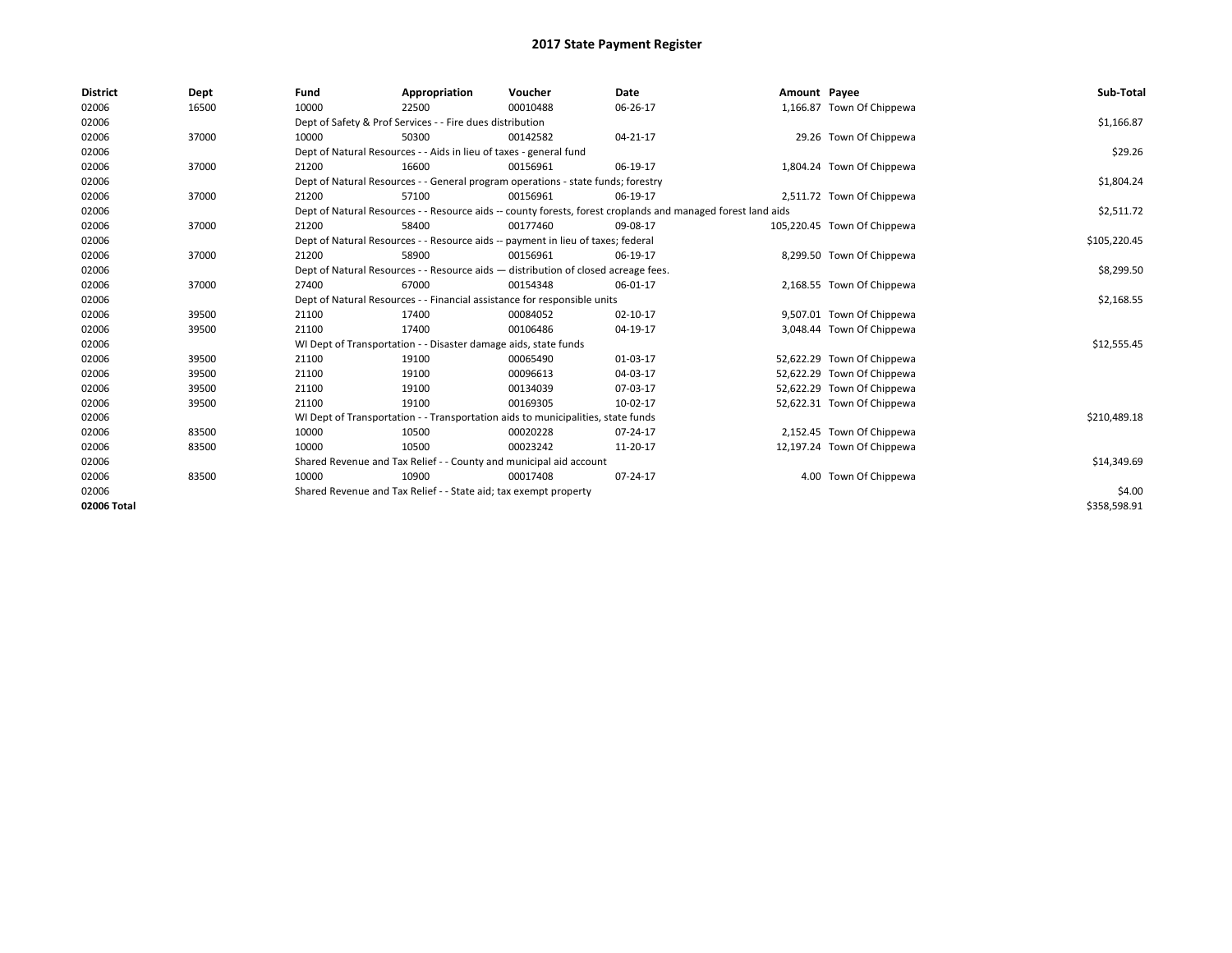| <b>District</b> | Dept  | Fund                                                            | Appropriation                                                                      | Voucher  | Date                                                                                                         | Amount Payee |                           | Sub-Total    |
|-----------------|-------|-----------------------------------------------------------------|------------------------------------------------------------------------------------|----------|--------------------------------------------------------------------------------------------------------------|--------------|---------------------------|--------------|
| 02008           | 16500 | 10000                                                           | 22500                                                                              | 00010489 | 06-26-17                                                                                                     |              | 2,133.57 Town Of Gingles  |              |
| 02008           |       |                                                                 | Dept of Safety & Prof Services - - Fire dues distribution                          |          |                                                                                                              |              |                           | \$2,133.57   |
| 02008           | 37000 | 10000                                                           | 50300                                                                              | 00123840 | 02-02-17                                                                                                     |              | 4,529.39 Town Of Gingles  |              |
| 02008           | 37000 | 10000                                                           | 50300                                                                              | 00123841 | 02-02-17                                                                                                     |              | 8,799.62 Town Of Gingles  |              |
| 02008           |       |                                                                 | Dept of Natural Resources - - Aids in lieu of taxes - general fund                 |          |                                                                                                              |              |                           | \$13,329.01  |
| 02008           | 37000 | 21200                                                           | 16600                                                                              | 00156962 | 06-19-17                                                                                                     |              | 392.00 Town Of Gingles    |              |
| 02008           |       |                                                                 | Dept of Natural Resources - - General program operations - state funds; forestry   |          |                                                                                                              |              |                           | \$392.00     |
| 02008           | 37000 | 21200                                                           | 57100                                                                              | 00156962 | 06-19-17                                                                                                     |              | 1,318.90 Town Of Gingles  |              |
| 02008           |       |                                                                 |                                                                                    |          | Dept of Natural Resources - - Resource aids -- county forests, forest croplands and managed forest land aids |              |                           | \$1,318.90   |
| 02008           | 37000 | 21200                                                           | 57900                                                                              | 00142941 | 04-21-17                                                                                                     |              | 844.80 Town Of Gingles    |              |
| 02008           |       |                                                                 | Dept of Natural Resources - - Aids in lieu of taxes - sum sufficient               |          |                                                                                                              |              |                           | \$844.80     |
| 02008           | 37000 | 21200                                                           | 58900                                                                              | 00156962 | 06-19-17                                                                                                     |              | 1,803.21 Town Of Gingles  |              |
| 02008           |       |                                                                 | Dept of Natural Resources - - Resource aids - distribution of closed acreage fees. |          |                                                                                                              |              |                           | \$1,803.21   |
| 02008           | 37000 | 27400                                                           | 67000                                                                              | 00154667 | 06-01-17                                                                                                     |              | 1,539.58 Town Of Gingles  |              |
| 02008           |       |                                                                 | Dept of Natural Resources - - Financial assistance for responsible units           |          |                                                                                                              |              |                           | \$1,539.58   |
| 02008           | 39500 | 21100                                                           | 17400                                                                              | 00073595 | $01 - 20 - 17$                                                                                               |              | 1,280.48 Town Of Gingles  |              |
| 02008           |       | WI Dept of Transportation - - Disaster damage aids, state funds | \$1,280.48                                                                         |          |                                                                                                              |              |                           |              |
| 02008           | 39500 | 21100                                                           | 19100                                                                              | 00065491 | 01-03-17                                                                                                     |              | 17,093.02 Town Of Gingles |              |
| 02008           | 39500 | 21100                                                           | 19100                                                                              | 00096614 | 04-03-17                                                                                                     |              | 17,093.02 Town Of Gingles |              |
| 02008           | 39500 | 21100                                                           | 19100                                                                              | 00134040 | 07-03-17                                                                                                     |              | 17,093.02 Town Of Gingles |              |
| 02008           | 39500 | 21100                                                           | 19100                                                                              | 00169306 | 10-02-17                                                                                                     |              | 17,093.04 Town Of Gingles |              |
| 02008           |       |                                                                 | WI Dept of Transportation - - Transportation aids to municipalities, state funds   |          |                                                                                                              |              |                           | \$68,372.10  |
| 02008           | 46500 | 10000                                                           | 30500                                                                              | 00031849 | 09-20-17                                                                                                     |              | 3,985.77 Town Of Gingles  |              |
| 02008           |       |                                                                 |                                                                                    |          | Department of Military Affairs - - Disaster recovery aid; public health emergency quarantine costs           |              |                           | \$3,985.77   |
| 02008           | 46500 | 10000                                                           | 34200                                                                              | 00031849 | 09-20-17                                                                                                     |              | 23,914.64 Town Of Gingles |              |
| 02008           |       |                                                                 | Department of Military Affairs - - Federal aid, local assistance                   |          |                                                                                                              |              |                           | \$23,914.64  |
| 02008           | 83500 | 10000                                                           | 10500                                                                              | 00020229 | 07-24-17                                                                                                     |              | 5,594.54 Town Of Gingles  |              |
| 02008           | 83500 | 10000                                                           | 10500                                                                              | 00023243 | 11-20-17                                                                                                     |              | 31,702.39 Town Of Gingles |              |
| 02008           |       |                                                                 | Shared Revenue and Tax Relief - - County and municipal aid account                 |          |                                                                                                              |              |                           | \$37,296.93  |
| 02008           | 83500 | 10000                                                           | 10900                                                                              | 00017409 | 07-24-17                                                                                                     |              | 26.00 Town Of Gingles     |              |
| 02008           |       |                                                                 | Shared Revenue and Tax Relief - - State aid; tax exempt property                   |          |                                                                                                              |              |                           | \$26.00      |
| 02008           | 83500 | 10000                                                           | 11000                                                                              | 00020229 | 07-24-17                                                                                                     |              | 1,998.35 Town Of Gingles  |              |
| 02008           | 83500 | 10000                                                           | 11000                                                                              | 00023243 | 11-20-17                                                                                                     |              | 11,754.57 Town Of Gingles |              |
| 02008           |       |                                                                 | Shared Revenue and Tax Relief - - Public utility distribution account              |          |                                                                                                              |              |                           | \$13,752.92  |
| 02008           | 83500 | 52100                                                           | 36300                                                                              | 00015653 | 03-27-17                                                                                                     |              | 508.68 Town Of Gingles    |              |
| 02008           |       |                                                                 | Shared Revenue and Tax Relief - - Lottery and gaming credit                        |          |                                                                                                              |              |                           | \$508.68     |
| 02008 Total     |       |                                                                 |                                                                                    |          |                                                                                                              |              |                           | \$170.498.59 |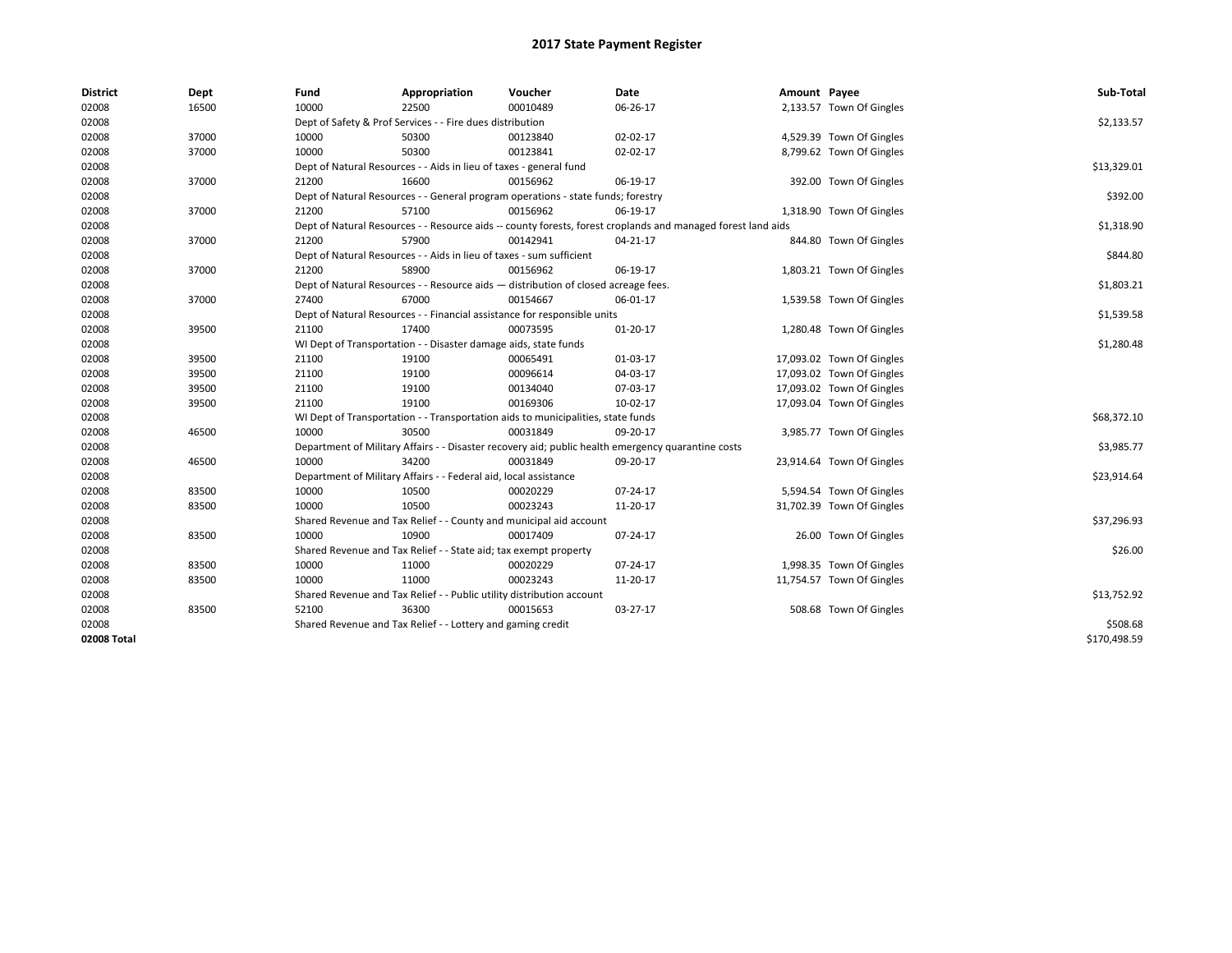| <b>District</b> | Dept  | Fund  | Appropriation                                                                                                | Voucher  | Date     | Amount Payee |                           | Sub-Total    |  |
|-----------------|-------|-------|--------------------------------------------------------------------------------------------------------------|----------|----------|--------------|---------------------------|--------------|--|
| 02010           | 16500 | 10000 | 22500                                                                                                        | 00010490 | 06-26-17 |              | 1,722.16 Town Of Gordon   |              |  |
| 02010           |       |       | Dept of Safety & Prof Services - - Fire dues distribution                                                    |          |          |              |                           | \$1,722.16   |  |
| 02010           | 37000 | 10000 | 50300                                                                                                        | 00143523 | 04-21-17 |              | 5.88 Town Of Gordon       |              |  |
| 02010           |       |       | Dept of Natural Resources - - Aids in lieu of taxes - general fund                                           |          |          |              |                           | \$5.88       |  |
| 02010           | 37000 | 21200 | 16600                                                                                                        | 00156963 | 06-19-17 |              | 504.43 Town Of Gordon     |              |  |
| 02010           |       |       | Dept of Natural Resources - - General program operations - state funds; forestry                             |          |          |              |                           |              |  |
| 02010           | 37000 | 21200 | 57100                                                                                                        | 00156963 | 06-19-17 |              | 378.82 Town Of Gordon     |              |  |
| 02010           |       |       | Dept of Natural Resources - - Resource aids -- county forests, forest croplands and managed forest land aids |          |          |              |                           | \$378.82     |  |
| 02010           | 37000 | 21200 | 57900                                                                                                        | 00143524 | 04-21-17 |              | 0.59 Town Of Gordon       |              |  |
| 02010           |       |       | Dept of Natural Resources - - Aids in lieu of taxes - sum sufficient                                         |          |          |              |                           | \$0.59       |  |
| 02010           | 37000 | 21200 | 58400                                                                                                        | 00177461 | 09-08-17 |              | 120.713.07 Town Of Gordon |              |  |
| 02010           |       |       | Dept of Natural Resources - - Resource aids -- payment in lieu of taxes; federal                             |          |          |              |                           | \$120,713.07 |  |
| 02010           | 37000 | 21200 | 58900                                                                                                        | 00156963 | 06-19-17 |              | 2,320.39 Town Of Gordon   |              |  |
| 02010           |       |       | Dept of Natural Resources - - Resource aids - distribution of closed acreage fees.                           |          |          |              |                           | \$2,320.39   |  |
| 02010           | 37000 | 27400 | 67000                                                                                                        | 00154129 | 06-01-17 |              | 3,320.85 Town Of Gordon   |              |  |
| 02010           |       |       | Dept of Natural Resources - - Financial assistance for responsible units                                     |          |          |              |                           | \$3,320.85   |  |
| 02010           | 39500 | 21100 | 19100                                                                                                        | 00065492 | 01-03-17 |              | 51,570.84 Town Of Gordon  |              |  |
| 02010           | 39500 | 21100 | 19100                                                                                                        | 00096615 | 04-03-17 |              | 51.570.84 Town Of Gordon  |              |  |
| 02010           | 39500 | 21100 | 19100                                                                                                        | 00134041 | 07-03-17 |              | 51,570.84 Town Of Gordon  |              |  |
| 02010           | 39500 | 21100 | 19100                                                                                                        | 00169307 | 10-02-17 |              | 51,570.84 Town Of Gordon  |              |  |
| 02010           |       |       | WI Dept of Transportation - - Transportation aids to municipalities, state funds                             |          |          |              |                           | \$206,283.36 |  |
| 02010           | 83500 | 10000 | 10500                                                                                                        | 00020230 | 07-24-17 |              | 790.45 Town Of Gordon     |              |  |
| 02010           | 83500 | 10000 | 10500                                                                                                        | 00023244 | 11-20-17 |              | 4,479.22 Town Of Gordon   |              |  |
| 02010           |       |       | Shared Revenue and Tax Relief - - County and municipal aid account                                           |          |          |              |                           | \$5,269.67   |  |
| 02010           | 83500 | 10000 | 10900                                                                                                        | 00017410 | 07-24-17 |              | 6.00 Town Of Gordon       |              |  |
| 02010           |       |       | Shared Revenue and Tax Relief - - State aid; tax exempt property                                             |          |          |              |                           | \$6.00       |  |
| 02010           | 83500 | 10000 | 11000                                                                                                        | 00020230 | 07-24-17 |              | 0.23 Town Of Gordon       |              |  |
| 02010           | 83500 | 10000 | 11000                                                                                                        | 00023244 | 11-20-17 |              | 1.16 Town Of Gordon       |              |  |
| 02010           |       |       | Shared Revenue and Tax Relief - - Public utility distribution account                                        |          |          |              |                           | \$1.39       |  |
| 02010 Total     |       |       |                                                                                                              |          |          |              |                           | \$340,526.61 |  |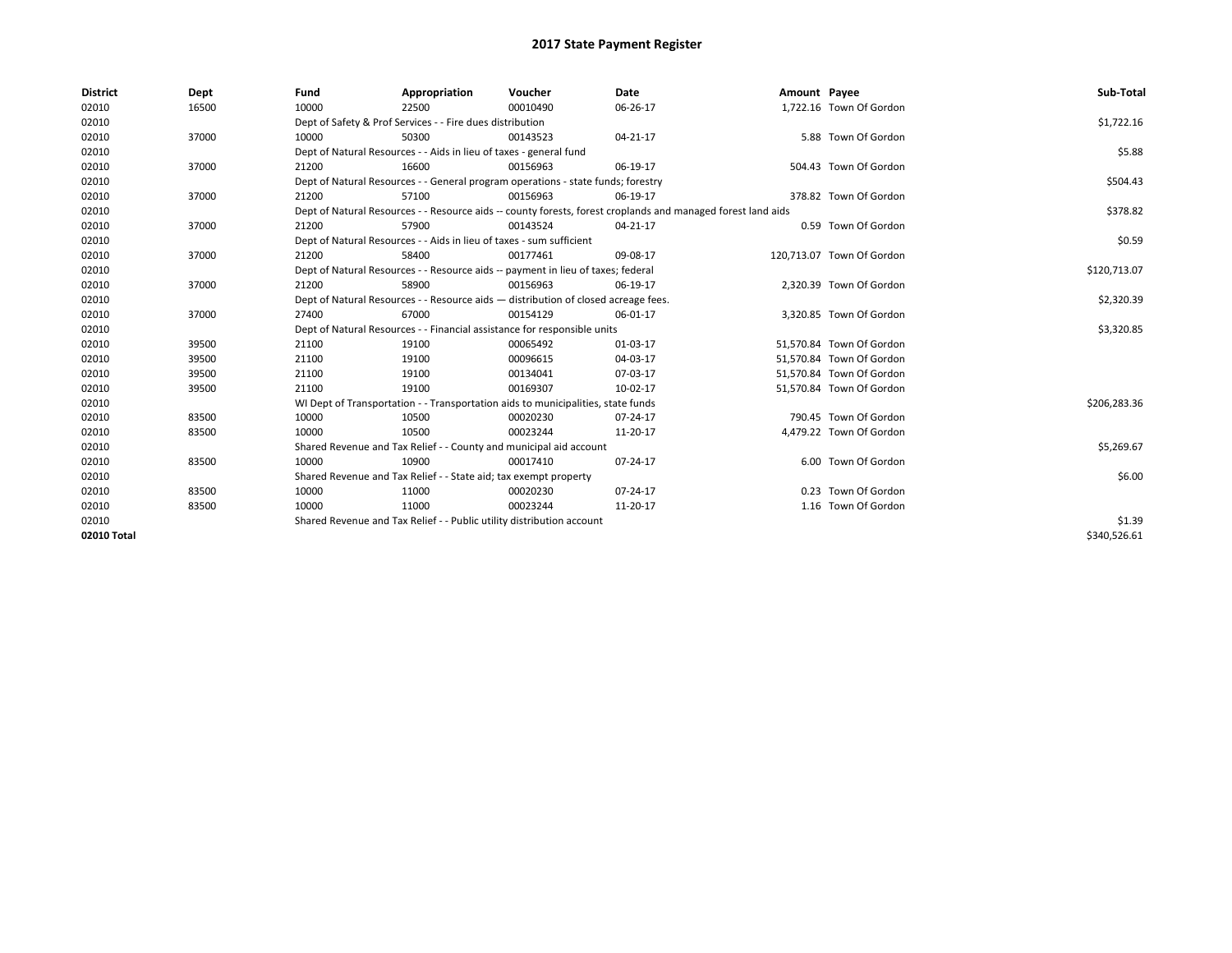| <b>District</b> | Dept  | Fund  | Appropriation                                                                                                | Voucher  | Date     | Amount Payee |                           | Sub-Total    |  |
|-----------------|-------|-------|--------------------------------------------------------------------------------------------------------------|----------|----------|--------------|---------------------------|--------------|--|
| 02012           | 16500 | 10000 | 22500                                                                                                        | 00010491 | 06-26-17 |              | 1,320.81 Town Of Jacobs   |              |  |
| 02012           |       |       | Dept of Safety & Prof Services - - Fire dues distribution                                                    |          |          |              |                           | \$1,320.81   |  |
| 02012           | 37000 | 21200 | 16600                                                                                                        | 00156964 | 06-19-17 |              | 1,165.35 Town Of Jacobs   |              |  |
| 02012           |       |       | Dept of Natural Resources - - General program operations - state funds; forestry                             |          |          |              |                           | \$1,165.35   |  |
| 02012           | 37000 | 21200 | 57100                                                                                                        | 00156964 | 06-19-17 |              | 5,280.41 Town Of Jacobs   |              |  |
| 02012           |       |       | Dept of Natural Resources - - Resource aids -- county forests, forest croplands and managed forest land aids |          |          |              |                           |              |  |
| 02012           | 37000 | 21200 | 58400                                                                                                        | 00177459 | 09-08-17 |              | 26.52 Town Of Jacobs      |              |  |
| 02012           |       |       | Dept of Natural Resources - - Resource aids -- payment in lieu of taxes; federal                             |          |          |              |                           | \$26.52      |  |
| 02012           | 37000 | 21200 | 58900                                                                                                        | 00156964 | 06-19-17 |              | 5,360.61 Town Of Jacobs   |              |  |
| 02012           |       |       | Dept of Natural Resources - - Resource aids - distribution of closed acreage fees.                           |          |          |              |                           | \$5,360.61   |  |
| 02012           | 37000 | 27400 | 67000                                                                                                        | 00154323 | 06-01-17 |              | 6.347.71 Town Of Jacobs   |              |  |
| 02012           |       |       | Dept of Natural Resources - - Financial assistance for responsible units                                     |          |          |              |                           | \$6,347.71   |  |
| 02012           | 39500 | 21100 | 19100                                                                                                        | 00065493 | 01-03-17 |              | 36,107.29 Town Of Jacobs  |              |  |
| 02012           | 39500 | 21100 | 19100                                                                                                        | 00096616 | 04-03-17 |              | 36,107.29 Town Of Jacobs  |              |  |
| 02012           | 39500 | 21100 | 19100                                                                                                        | 00134042 | 07-03-17 |              | 36,107.29 Town Of Jacobs  |              |  |
| 02012           | 39500 | 21100 | 19100                                                                                                        | 00169308 | 10-02-17 |              | 36,107.31 Town Of Jacobs  |              |  |
| 02012           |       |       | WI Dept of Transportation - - Transportation aids to municipalities, state funds                             |          |          |              |                           | \$144,429.18 |  |
| 02012           | 46500 | 10000 | 30500                                                                                                        | 00032398 | 09-28-17 |              | 2,381.23 Town Of Jacobs   |              |  |
| 02012           |       |       | Department of Military Affairs - - Disaster recovery aid; public health emergency quarantine costs           |          |          |              |                           | \$2,381.23   |  |
| 02012           | 46500 | 10000 | 34200                                                                                                        | 00032398 | 09-28-17 |              | 14.287.37 Town Of Jacobs  |              |  |
| 02012           |       |       | Department of Military Affairs - - Federal aid, local assistance                                             |          |          |              |                           | \$14,287.37  |  |
| 02012           | 83500 | 10000 | 10500                                                                                                        | 00020231 | 07-24-17 |              | 21,443.60 Town Of Jacobs  |              |  |
| 02012           | 83500 | 10000 | 10500                                                                                                        | 00023245 | 11-20-17 |              | 121,513.71 Town Of Jacobs |              |  |
| 02012           |       |       | Shared Revenue and Tax Relief - - County and municipal aid account                                           |          |          |              |                           | \$142,957.31 |  |
| 02012           | 83500 | 10000 | 10900                                                                                                        | 00017411 | 07-24-17 |              | 21.00 Town Of Jacobs      |              |  |
| 02012           |       |       | Shared Revenue and Tax Relief - - State aid; tax exempt property                                             |          |          |              |                           | \$21.00      |  |
| 02012           | 83500 | 10000 | 11000                                                                                                        | 00020231 | 07-24-17 |              | 40.76 Town Of Jacobs      |              |  |
| 02012           | 83500 | 10000 | 11000                                                                                                        | 00023245 | 11-20-17 |              | 436.17 Town Of Jacobs     |              |  |
| 02012           |       |       | Shared Revenue and Tax Relief - - Public utility distribution account                                        |          |          |              |                           |              |  |
| 02012 Total     |       |       |                                                                                                              |          |          |              |                           | \$324,054.43 |  |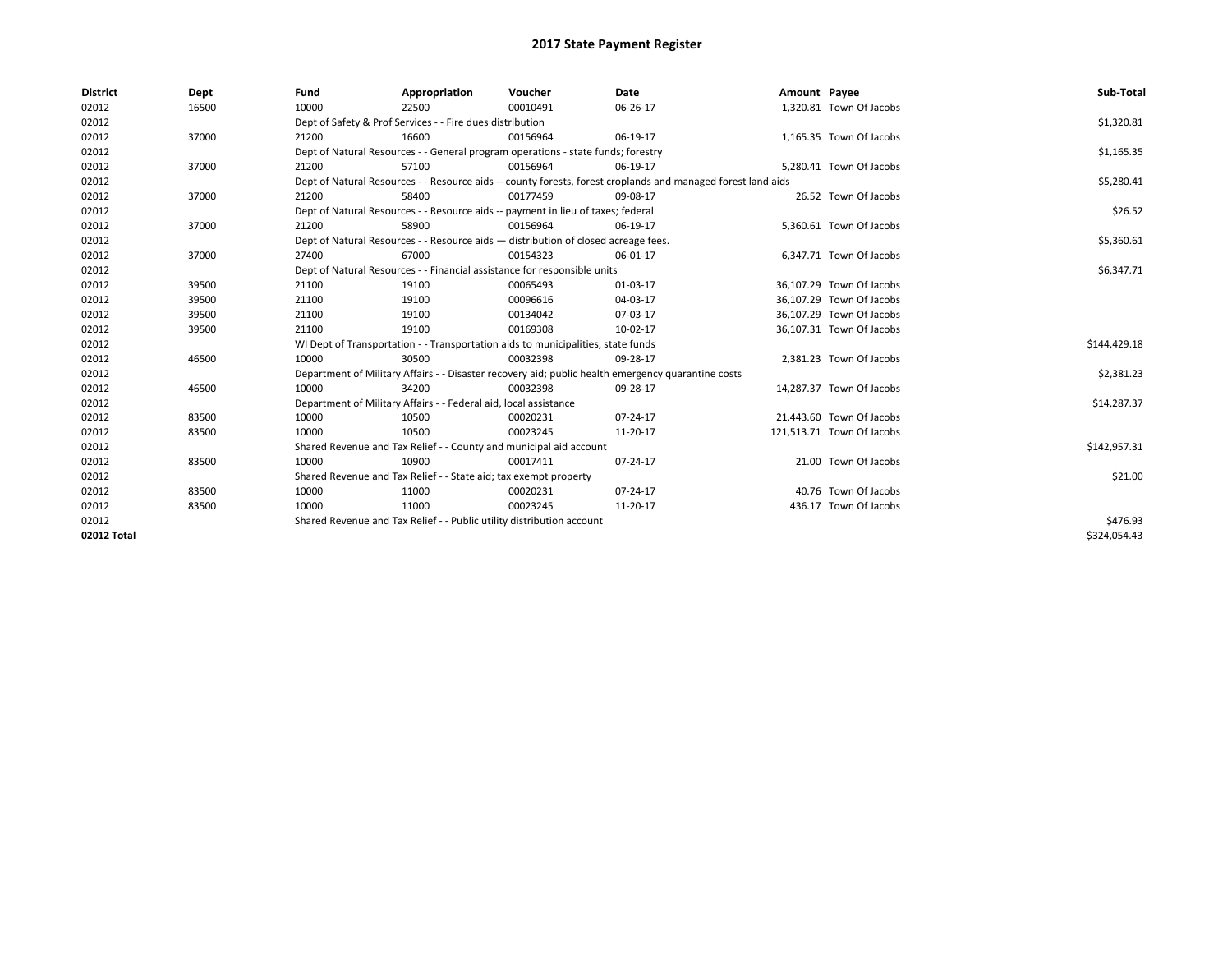| <b>District</b> | Dept  | Fund  | Appropriation                                                                      | Voucher  | Date                                                                                                         | Amount Payee |                             | Sub-Total    |
|-----------------|-------|-------|------------------------------------------------------------------------------------|----------|--------------------------------------------------------------------------------------------------------------|--------------|-----------------------------|--------------|
| 02014           | 16500 | 10000 | 22500                                                                              | 00010492 | 06-26-17                                                                                                     |              | 6,503.40 Town Of La Pointe  |              |
| 02014           |       |       | Dept of Safety & Prof Services - - Fire dues distribution                          |          |                                                                                                              |              |                             | \$6,503.40   |
| 02014           | 37000 | 10000 | 50300                                                                              | 00123857 | 02-02-17                                                                                                     |              | 17,061.28 Town Of La Pointe |              |
| 02014           | 37000 | 10000 | 50300                                                                              | 00143570 | 04-21-17                                                                                                     |              | 1,816.53 Town Of La Pointe  |              |
| 02014           |       |       | Dept of Natural Resources - - Aids in lieu of taxes - general fund                 |          |                                                                                                              |              |                             | \$18,877.81  |
| 02014           | 37000 | 21200 | 16600                                                                              | 00156965 | 06-19-17                                                                                                     |              | 136.96 Town Of La Pointe    |              |
| 02014           |       |       | Dept of Natural Resources - - General program operations - state funds; forestry   |          |                                                                                                              |              |                             | \$136.96     |
| 02014           | 37000 | 21200 | 57100                                                                              | 00156965 | 06-19-17                                                                                                     |              | 330.63 Town Of La Pointe    |              |
| 02014           |       |       |                                                                                    |          | Dept of Natural Resources - - Resource aids -- county forests, forest croplands and managed forest land aids |              |                             | \$330.63     |
| 02014           | 37000 | 21200 | 57900                                                                              | 00143571 | $04 - 21 - 17$                                                                                               |              | 227.37 Town Of La Pointe    |              |
| 02014           |       |       | Dept of Natural Resources - - Aids in lieu of taxes - sum sufficient               |          |                                                                                                              |              |                             | \$227.37     |
| 02014           | 37000 | 21200 | 58900                                                                              | 00156965 | 06-19-17                                                                                                     |              | 630.01 Town Of La Pointe    |              |
| 02014           |       |       | Dept of Natural Resources - - Resource aids - distribution of closed acreage fees. |          |                                                                                                              |              |                             | \$630.01     |
| 02014           | 37000 | 27400 | 67000                                                                              | 00154580 | 06-01-17                                                                                                     |              | 8,801.18 Town Of La Pointe  |              |
| 02014           |       |       | Dept of Natural Resources - - Financial assistance for responsible units           |          |                                                                                                              |              |                             | \$8,801.18   |
| 02014           | 39500 | 21100 | 18500                                                                              | 00159580 | 09-01-17                                                                                                     |              | 4,000.00 Town Of La Pointe  |              |
| 02014           |       |       | WI Dept of Transportation - - Highway safety, local assistance, federal funds      |          |                                                                                                              |              |                             | \$4,000.00   |
| 02014           | 39500 | 21100 | 19100                                                                              | 00065494 | 01-03-17                                                                                                     |              | 25,325.32 Town Of La Pointe |              |
| 02014           | 39500 | 21100 | 19100                                                                              | 00096617 | 04-03-17                                                                                                     |              | 25,325.32 Town Of La Pointe |              |
| 02014           | 39500 | 21100 | 19100                                                                              | 00134043 | 07-03-17                                                                                                     |              | 25,325.32 Town Of La Pointe |              |
| 02014           | 39500 | 21100 | 19100                                                                              | 00169309 | 10-02-17                                                                                                     |              | 25,325.32 Town Of La Pointe |              |
| 02014           |       |       | WI Dept of Transportation - - Transportation aids to municipalities, state funds   |          |                                                                                                              |              |                             | \$101,301.28 |
| 02014           | 43500 | 10000 | 11900                                                                              | 00152480 | 09-01-17                                                                                                     |              | 4,750.04 Town Of La Pointe  |              |
| 02014           |       |       | Department of Health Services - - Emergency medical services; aids                 |          |                                                                                                              |              |                             | \$4,750.04   |
| 02014           | 43500 | 00005 | 16300                                                                              | 01LGS    | 11-17-17                                                                                                     |              | 2,000.00 Town Of La Pointe  |              |
| 02014           |       |       | Department of Health Services - - Guardianship grant program                       |          |                                                                                                              |              |                             | \$2,000.00   |
| 02014           | 45500 | 10000 | 23100                                                                              | 00039581 | 12-22-17                                                                                                     |              | 480.00 Town Of La Pointe    |              |
| 02014           |       |       | Department of Justice - - Law enforcement training fund, local assistance          |          |                                                                                                              |              |                             | \$480.00     |
| 02014           | 50500 | 10000 | 14200                                                                              | 00066608 | 12-05-17                                                                                                     |              | 4,264.00 Town Of La Pointe  |              |
| 02014           |       |       | Department of Administration - - Federal aid                                       |          |                                                                                                              |              |                             | \$4,264.00   |
| 02014           | 83500 | 10000 | 10500                                                                              | 00020232 | 07-24-17                                                                                                     |              | 1,000.48 Town Of La Pointe  |              |
| 02014           | 83500 | 10000 | 10500                                                                              | 00023246 | 11-20-17                                                                                                     |              | 3,669.37 Town Of La Pointe  |              |
| 02014           |       |       | Shared Revenue and Tax Relief - - County and municipal aid account                 |          |                                                                                                              |              |                             | \$4,669.85   |
| 02014           | 83500 | 10000 | 10900                                                                              | 00017412 | 07-24-17                                                                                                     |              | 109.00 Town Of La Pointe    |              |
| 02014           |       |       | Shared Revenue and Tax Relief - - State aid; tax exempt property                   |          |                                                                                                              |              |                             | \$109.00     |
| 02014           | 83500 | 10000 | 50100                                                                              | 00015149 | 01-31-17                                                                                                     |              | 4,301.06 Town Of La Pointe  |              |
| 02014           |       |       | Shared Revenue and Tax Relief - - Payments for municipal services                  |          |                                                                                                              |              |                             | \$4,301.06   |
| 02014 Total     |       |       |                                                                                    |          |                                                                                                              |              |                             | \$161.382.59 |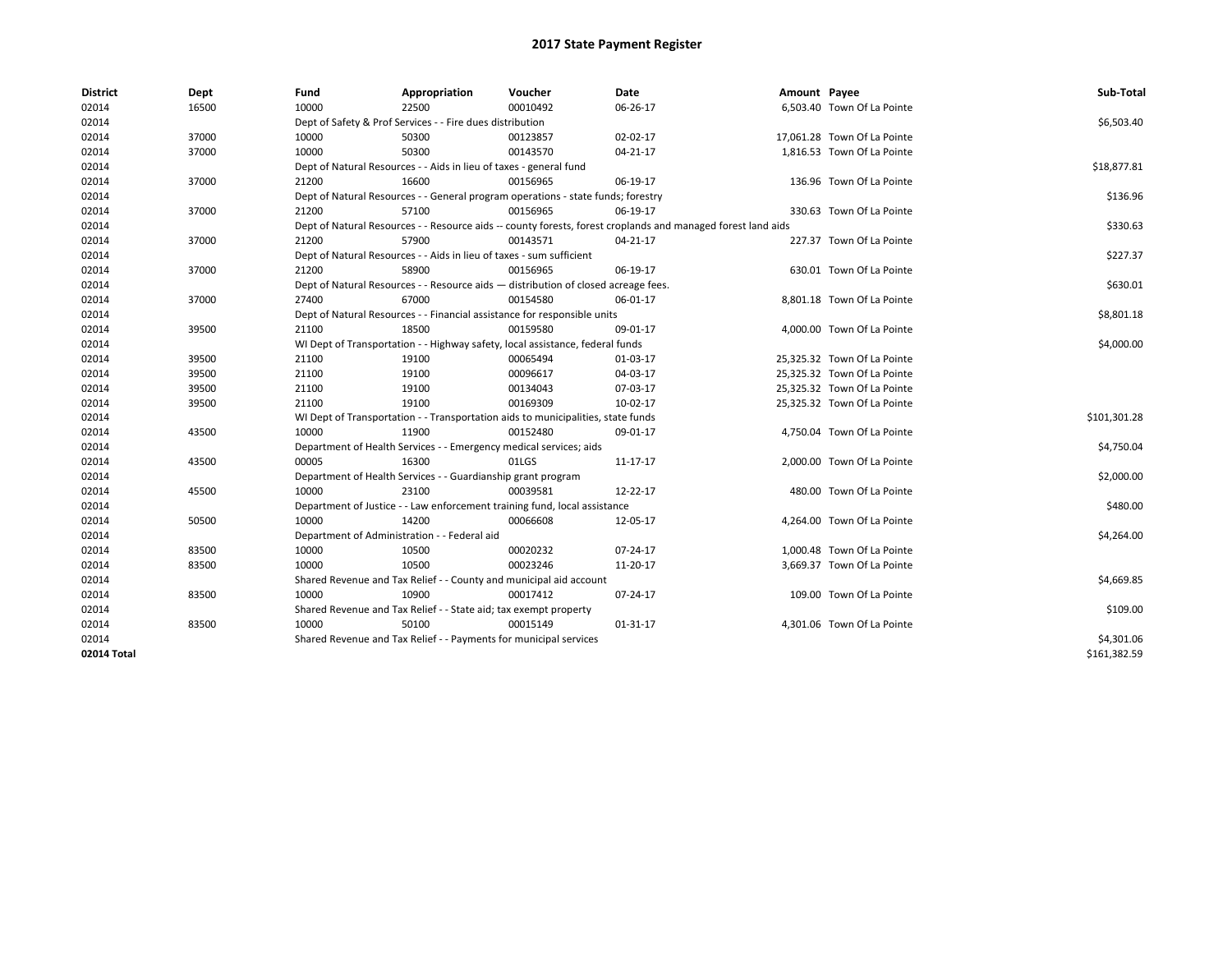| <b>District</b> | Dept  | Fund  | Appropriation                                                                                                | Voucher  | Date     | Amount Payee |                           | Sub-Total    |  |
|-----------------|-------|-------|--------------------------------------------------------------------------------------------------------------|----------|----------|--------------|---------------------------|--------------|--|
| 02016           | 16500 | 10000 | 22500                                                                                                        | 00010493 | 06-26-17 |              | 1,145.01 Town Of Marengo  |              |  |
| 02016           |       |       | Dept of Safety & Prof Services - - Fire dues distribution                                                    |          |          |              |                           | \$1,145.01   |  |
| 02016           | 37000 | 21200 | 16600                                                                                                        | 00156966 | 06-19-17 |              | 288.69 Town Of Marengo    |              |  |
| 02016           |       |       | Dept of Natural Resources - - General program operations - state funds; forestry                             |          |          |              |                           | \$288.69     |  |
| 02016           | 37000 | 21200 | 57100                                                                                                        | 00156966 | 06-19-17 |              | 292.68 Town Of Marengo    |              |  |
| 02016           |       |       | Dept of Natural Resources - - Resource aids -- county forests, forest croplands and managed forest land aids |          |          |              |                           |              |  |
| 02016           | 37000 | 21200 | 58400                                                                                                        | 00177462 | 09-08-17 |              | 72,474.00 Town Of Marengo |              |  |
| 02016           |       |       | Dept of Natural Resources - - Resource aids -- payment in lieu of taxes; federal                             |          |          |              |                           | \$72,474.00  |  |
| 02016           | 37000 | 21200 | 58900                                                                                                        | 00156966 | 06-19-17 |              | 1,327.99 Town Of Marengo  |              |  |
| 02016           |       |       | Dept of Natural Resources - - Resource aids - distribution of closed acreage fees.                           |          |          |              |                           | \$1,327.99   |  |
| 02016           | 37000 | 27400 | 67000                                                                                                        | 00154269 | 06-01-17 |              | 1,554.64 Town Of Marengo  |              |  |
| 02016           |       |       | Dept of Natural Resources - - Financial assistance for responsible units                                     |          |          |              |                           | \$1,554.64   |  |
| 02016           | 39500 | 21100 | 17400                                                                                                        | 00099818 | 03-28-17 |              | 10,161.04 Town Of Marengo |              |  |
| 02016           | 39500 | 21100 | 17400                                                                                                        | 00180694 | 10-19-17 |              | 30,039.28 Town Of Marengo |              |  |
| 02016           | 39500 | 21100 | 17400                                                                                                        | 00180709 | 10-19-17 |              | 24,459.05 Town Of Marengo |              |  |
| 02016           |       |       | WI Dept of Transportation - - Disaster damage aids, state funds                                              |          |          |              |                           | \$64,659.37  |  |
| 02016           | 39500 | 21100 | 19100                                                                                                        | 00065495 | 01-03-17 |              | 39,944.28 Town Of Marengo |              |  |
| 02016           | 39500 | 21100 | 19100                                                                                                        | 00096618 | 04-03-17 |              | 39,944.28 Town Of Marengo |              |  |
| 02016           | 39500 | 21100 | 19100                                                                                                        | 00134044 | 07-03-17 |              | 39,944.28 Town Of Marengo |              |  |
| 02016           | 39500 | 21100 | 19100                                                                                                        | 00169310 | 10-02-17 |              | 39,944.28 Town Of Marengo |              |  |
| 02016           |       |       | WI Dept of Transportation - - Transportation aids to municipalities, state funds                             |          |          |              |                           | \$159,777.12 |  |
| 02016           | 83500 | 10000 | 10500                                                                                                        | 00020233 | 07-24-17 |              | 4,851.33 Town Of Marengo  |              |  |
| 02016           | 83500 | 10000 | 10500                                                                                                        | 00023247 | 11-20-17 |              | 27,490.84 Town Of Marengo |              |  |
| 02016           |       |       | Shared Revenue and Tax Relief - - County and municipal aid account                                           |          |          |              |                           | \$32,342.17  |  |
| 02016           | 83500 | 10000 | 10900                                                                                                        | 00017413 | 07-24-17 |              | 10.00 Town Of Marengo     |              |  |
| 02016           |       |       | Shared Revenue and Tax Relief - - State aid; tax exempt property                                             |          |          |              |                           | \$10.00      |  |
| 02016           | 83500 | 10000 | 11000                                                                                                        | 00020233 | 07-24-17 |              | 66.23 Town Of Marengo     |              |  |
| 02016           | 83500 | 10000 | 11000                                                                                                        | 00023247 | 11-20-17 |              | 376.34 Town Of Marengo    |              |  |
| 02016           |       |       | Shared Revenue and Tax Relief - - Public utility distribution account                                        |          |          |              |                           | \$442.57     |  |
| 02016 Total     |       |       |                                                                                                              |          |          |              |                           | \$334,314.24 |  |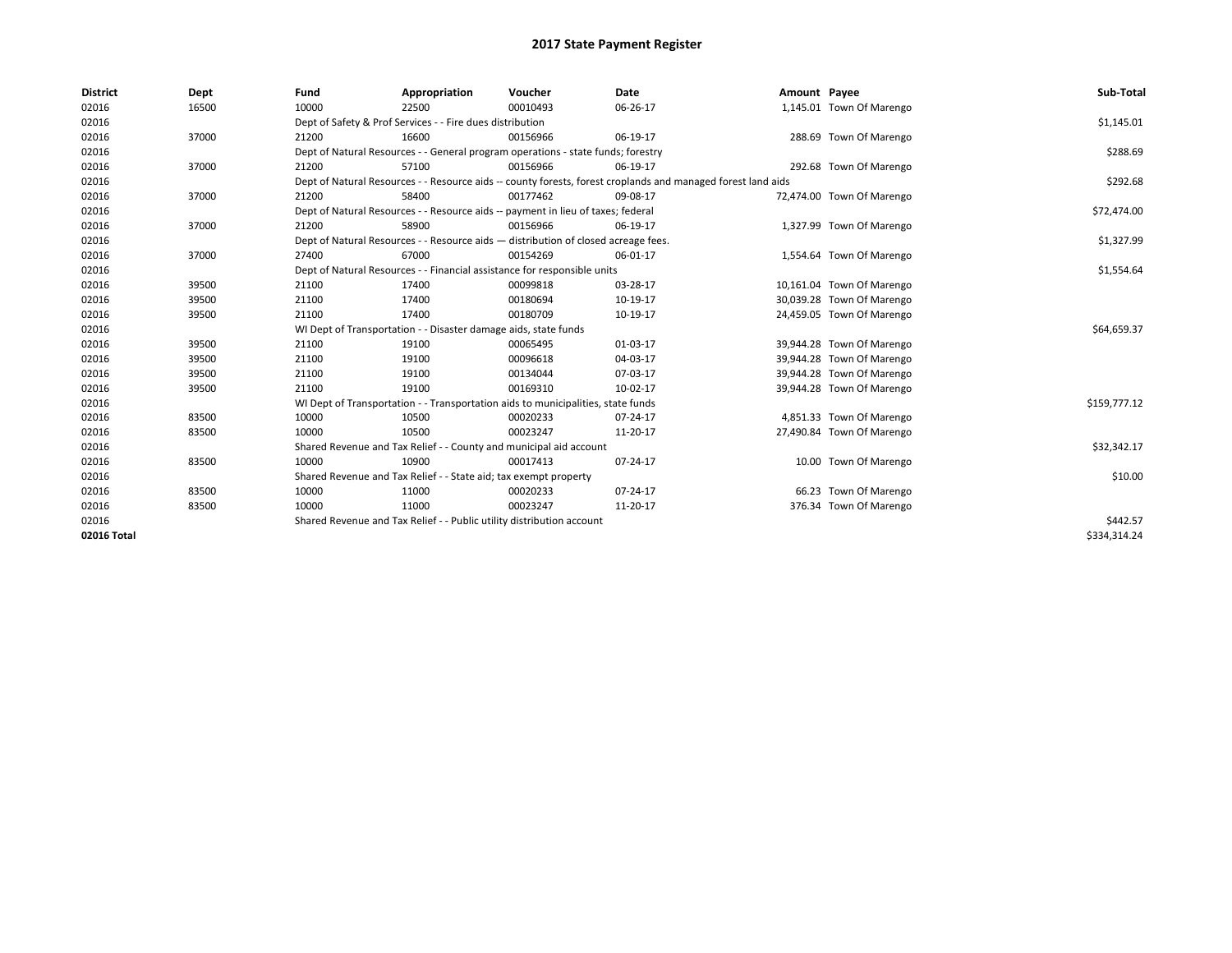| <b>District</b> | Dept  | Fund  | Appropriation                                                                                                | Voucher  | Date                                                                                               | Amount Payee |                          | Sub-Total    |  |  |  |
|-----------------|-------|-------|--------------------------------------------------------------------------------------------------------------|----------|----------------------------------------------------------------------------------------------------|--------------|--------------------------|--------------|--|--|--|
| 02018           | 16500 | 10000 | 22500                                                                                                        | 00010494 | 06-26-17                                                                                           |              | 1,532.29 Town of Morse   |              |  |  |  |
| 02018           |       |       | Dept of Safety & Prof Services - - Fire dues distribution                                                    |          |                                                                                                    |              |                          | \$1,532.29   |  |  |  |
| 02018           | 37000 | 10000 | 50300                                                                                                        | 00123867 | 02-02-17                                                                                           |              | 420.48 Town of Morse     |              |  |  |  |
| 02018           | 37000 | 10000 | 50300                                                                                                        | 00123868 | 02-02-17                                                                                           |              | 24,305.45 Town of Morse  |              |  |  |  |
| 02018           | 37000 | 10000 | 50300                                                                                                        | 00123869 | 02-02-17                                                                                           |              | 14,261.76 Town of Morse  |              |  |  |  |
| 02018           | 37000 | 10000 | 50300                                                                                                        | 00143999 | $04 - 21 - 17$                                                                                     |              | 808.82 Town of Morse     |              |  |  |  |
| 02018           |       |       | Dept of Natural Resources - - Aids in lieu of taxes - general fund                                           |          |                                                                                                    |              |                          |              |  |  |  |
| 02018           | 37000 | 21200 | 16600                                                                                                        | 00156967 | 06-19-17                                                                                           |              | 1,355.97 Town of Morse   |              |  |  |  |
| 02018           |       |       | Dept of Natural Resources - - General program operations - state funds; forestry                             |          |                                                                                                    |              |                          |              |  |  |  |
| 02018           | 37000 | 21200 | 57100                                                                                                        | 00156967 | 06-19-17                                                                                           |              | 6,703.07 Town of Morse   |              |  |  |  |
| 02018           |       |       | Dept of Natural Resources - - Resource aids -- county forests, forest croplands and managed forest land aids |          |                                                                                                    |              |                          |              |  |  |  |
| 02018           | 37000 | 21200 | 57900                                                                                                        | 00143998 | 04-21-17                                                                                           |              | 0.40 Town of Morse       |              |  |  |  |
| 02018           | 37000 | 21200 | 57900                                                                                                        | 00144000 | $04 - 21 - 17$                                                                                     |              | 1,328.05 Town of Morse   |              |  |  |  |
| 02018           |       |       | Dept of Natural Resources - - Aids in lieu of taxes - sum sufficient                                         |          |                                                                                                    |              |                          | \$1,328.45   |  |  |  |
| 02018           | 37000 | 21200 | 58400                                                                                                        | 00177463 | 09-08-17                                                                                           |              | 23,539.99 Town of Morse  |              |  |  |  |
| 02018           |       |       | Dept of Natural Resources - - Resource aids -- payment in lieu of taxes; federal                             |          |                                                                                                    |              |                          | \$23,539.99  |  |  |  |
| 02018           | 37000 | 21200 | 58900                                                                                                        | 00156967 | 06-19-17                                                                                           |              | 6,237.47 Town of Morse   |              |  |  |  |
| 02018           |       |       | Dept of Natural Resources - - Resource aids - distribution of closed acreage fees.                           |          |                                                                                                    |              |                          |              |  |  |  |
| 02018           | 39500 | 21100 | 19100                                                                                                        | 00065496 | 01-03-17                                                                                           |              | 40,357.15 Town of Morse  |              |  |  |  |
| 02018           | 39500 | 21100 | 19100                                                                                                        | 00096619 | 04-03-17                                                                                           |              | 40,357.15 Town of Morse  |              |  |  |  |
| 02018           | 39500 | 21100 | 19100                                                                                                        | 00134045 | 07-03-17                                                                                           |              | 40,357.15 Town of Morse  |              |  |  |  |
| 02018           | 39500 | 21100 | 19100                                                                                                        | 00169311 | 10-02-17                                                                                           |              | 40,357.17 Town of Morse  |              |  |  |  |
| 02018           |       |       | WI Dept of Transportation - - Transportation aids to municipalities, state funds                             |          |                                                                                                    |              |                          | \$161,428.62 |  |  |  |
| 02018           | 46500 | 10000 | 30500                                                                                                        | 00028930 | 07-11-17                                                                                           |              | 10,825.09 Town of Morse  |              |  |  |  |
| 02018           | 46500 | 10000 | 30500                                                                                                        | 00032393 | 09-28-17                                                                                           |              | 34,412.01 Town of Morse  |              |  |  |  |
| 02018           |       |       |                                                                                                              |          | Department of Military Affairs - - Disaster recovery aid; public health emergency quarantine costs |              |                          | \$45,237.10  |  |  |  |
| 02018           | 46500 | 10000 | 34200                                                                                                        | 00028930 | 07-11-17                                                                                           |              | 64,950.55 Town of Morse  |              |  |  |  |
| 02018           | 46500 | 10000 | 34200                                                                                                        | 00032393 | 09-28-17                                                                                           |              | 206,472.05 Town of Morse |              |  |  |  |
| 02018           |       |       | Department of Military Affairs - - Federal aid, local assistance                                             |          |                                                                                                    |              |                          | \$271,422.60 |  |  |  |
| 02018           | 83500 | 10000 | 10500                                                                                                        | 00020234 | 07-24-17                                                                                           |              | 3,424.62 Town of Morse   |              |  |  |  |
| 02018           | 83500 | 10000 | 10500                                                                                                        | 00023248 | 11-20-17                                                                                           |              | 19,406.19 Town of Morse  |              |  |  |  |
| 02018           |       |       | Shared Revenue and Tax Relief - - County and municipal aid account                                           |          |                                                                                                    |              |                          | \$22,830.81  |  |  |  |
| 02018           | 83500 | 10000 | 10900                                                                                                        | 00017414 | 07-24-17                                                                                           |              | 2.00 Town of Morse       |              |  |  |  |
| 02018           |       |       | Shared Revenue and Tax Relief - - State aid; tax exempt property                                             |          |                                                                                                    |              |                          | \$2.00       |  |  |  |
| 02018           | 83500 | 10000 | 11000                                                                                                        | 00020234 | 07-24-17                                                                                           |              | 3.38 Town of Morse       |              |  |  |  |
| 02018           | 83500 | 10000 | 11000                                                                                                        | 00023248 | 11-20-17                                                                                           |              | 17.66 Town of Morse      |              |  |  |  |
| 02018           |       |       | Shared Revenue and Tax Relief - - Public utility distribution account                                        |          |                                                                                                    |              |                          | \$21.04      |  |  |  |
| 02018           | 83500 | 10000 | 50100                                                                                                        | 00015150 | 01-31-17                                                                                           |              | 858.75 Town of Morse     |              |  |  |  |
| 02018           |       |       | Shared Revenue and Tax Relief - - Payments for municipal services                                            |          |                                                                                                    |              |                          | \$858.75     |  |  |  |
| 02018 Total     |       |       |                                                                                                              |          |                                                                                                    |              |                          | \$582,294.67 |  |  |  |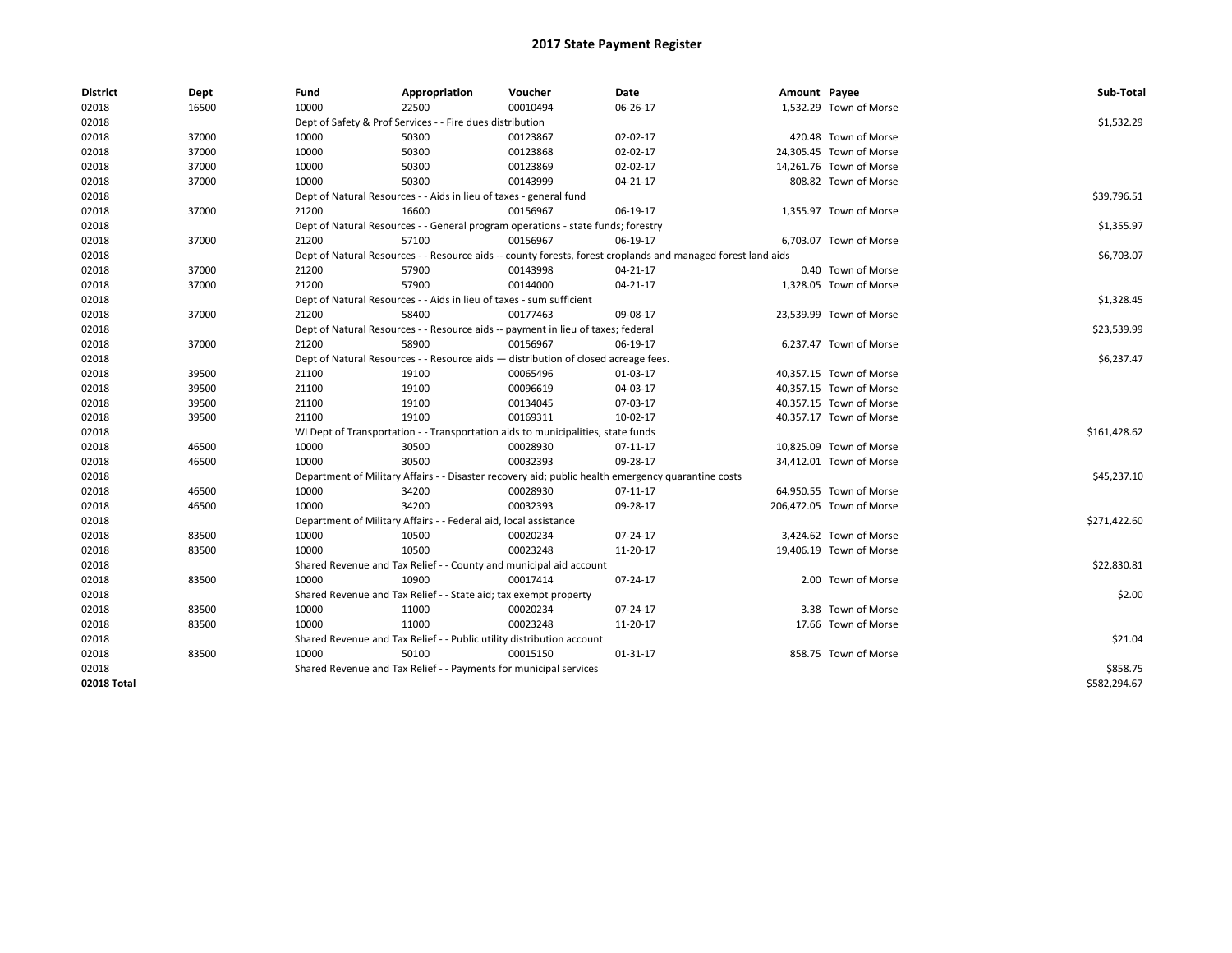| <b>District</b> | Dept  | Fund  | Appropriation                                                                      | Voucher  | Date                                                                                                         | Amount Payee |                              | Sub-Total    |
|-----------------|-------|-------|------------------------------------------------------------------------------------|----------|--------------------------------------------------------------------------------------------------------------|--------------|------------------------------|--------------|
| 02020           | 16500 | 10000 | 22500                                                                              | 00010495 | 06-26-17                                                                                                     |              | 419.50 Town Of Peeksville    |              |
| 02020           |       |       | Dept of Safety & Prof Services - - Fire dues distribution                          |          |                                                                                                              |              |                              | \$419.50     |
| 02020           | 37000 | 21200 | 16600                                                                              | 00156968 | 06-19-17                                                                                                     |              | 1.181.91 Town Of Peeksville  |              |
| 02020           |       |       | Dept of Natural Resources - - General program operations - state funds; forestry   |          |                                                                                                              |              |                              | \$1,181.91   |
| 02020           | 37000 | 21200 | 57100                                                                              | 00156968 | 06-19-17                                                                                                     |              | 3,095.56 Town Of Peeksville  |              |
| 02020           |       |       |                                                                                    |          | Dept of Natural Resources - - Resource aids -- county forests, forest croplands and managed forest land aids |              |                              | \$3,095.56   |
| 02020           | 37000 | 21200 | 58900                                                                              | 00156968 | 06-19-17                                                                                                     |              | 5.436.79 Town Of Peeksville  |              |
| 02020           |       |       | Dept of Natural Resources - - Resource aids - distribution of closed acreage fees. |          |                                                                                                              |              |                              | \$5,436.79   |
| 02020           | 37000 | 27400 | 67000                                                                              | 00154410 | 06-01-17                                                                                                     |              | 904.90 Town Of Peeksville    |              |
| 02020           |       |       | Dept of Natural Resources - - Financial assistance for responsible units           |          |                                                                                                              |              |                              | \$904.90     |
| 02020           | 39500 | 21100 | 19100                                                                              | 00065497 | 01-03-17                                                                                                     |              | 21,898.89 Town Of Peeksville |              |
| 02020           | 39500 | 21100 | 19100                                                                              | 00096620 | 04-03-17                                                                                                     |              | 21,898.89 Town Of Peeksville |              |
| 02020           | 39500 | 21100 | 19100                                                                              | 00134046 | 07-03-17                                                                                                     |              | 21.898.89 Town Of Peeksville |              |
| 02020           | 39500 | 21100 | 19100                                                                              | 00169312 | 10-02-17                                                                                                     |              | 21.898.89 Town Of Peeksville |              |
| 02020           |       |       | WI Dept of Transportation - - Transportation aids to municipalities, state funds   |          |                                                                                                              |              |                              | \$87,595.56  |
| 02020           | 46500 | 10000 | 30500                                                                              | 00025671 | 05-04-17                                                                                                     |              | 1,293.59 Town Of Peeksville  |              |
| 02020           |       |       |                                                                                    |          | Department of Military Affairs - - Disaster recovery aid; public health emergency quarantine costs           |              |                              | \$1,293.59   |
| 02020           | 46500 | 10000 | 34200                                                                              | 00025671 | 05-04-17                                                                                                     |              | 7.761.52 Town Of Peeksville  |              |
| 02020           |       |       | Department of Military Affairs - - Federal aid, local assistance                   |          |                                                                                                              |              |                              | \$7,761.52   |
| 02020           | 83500 | 10000 | 10100                                                                              | 00020235 | 07-24-17                                                                                                     |              | 118.38 Town Of Peeksville    |              |
| 02020           |       |       | Shared Revenue and Tax Relief - - Expenditure restraint program account            |          |                                                                                                              |              |                              | \$118.38     |
| 02020           | 83500 | 10000 | 10500                                                                              | 00020235 | 07-24-17                                                                                                     |              | 2,264.41 Town Of Peeksville  |              |
| 02020           | 83500 | 10000 | 10500                                                                              | 00023249 | 11-20-17                                                                                                     |              | 12,831.65 Town Of Peeksville |              |
| 02020           |       |       | Shared Revenue and Tax Relief - - County and municipal aid account                 |          |                                                                                                              |              |                              | \$15,096.06  |
| 02020           | 83500 | 10000 | 10900                                                                              | 00017415 | 07-24-17                                                                                                     |              | 1.00 Town Of Peeksville      |              |
| 02020           |       |       | Shared Revenue and Tax Relief - - State aid; tax exempt property                   |          |                                                                                                              |              |                              | \$1.00       |
| 02020 Total     |       |       |                                                                                    |          |                                                                                                              |              |                              | \$122,904.77 |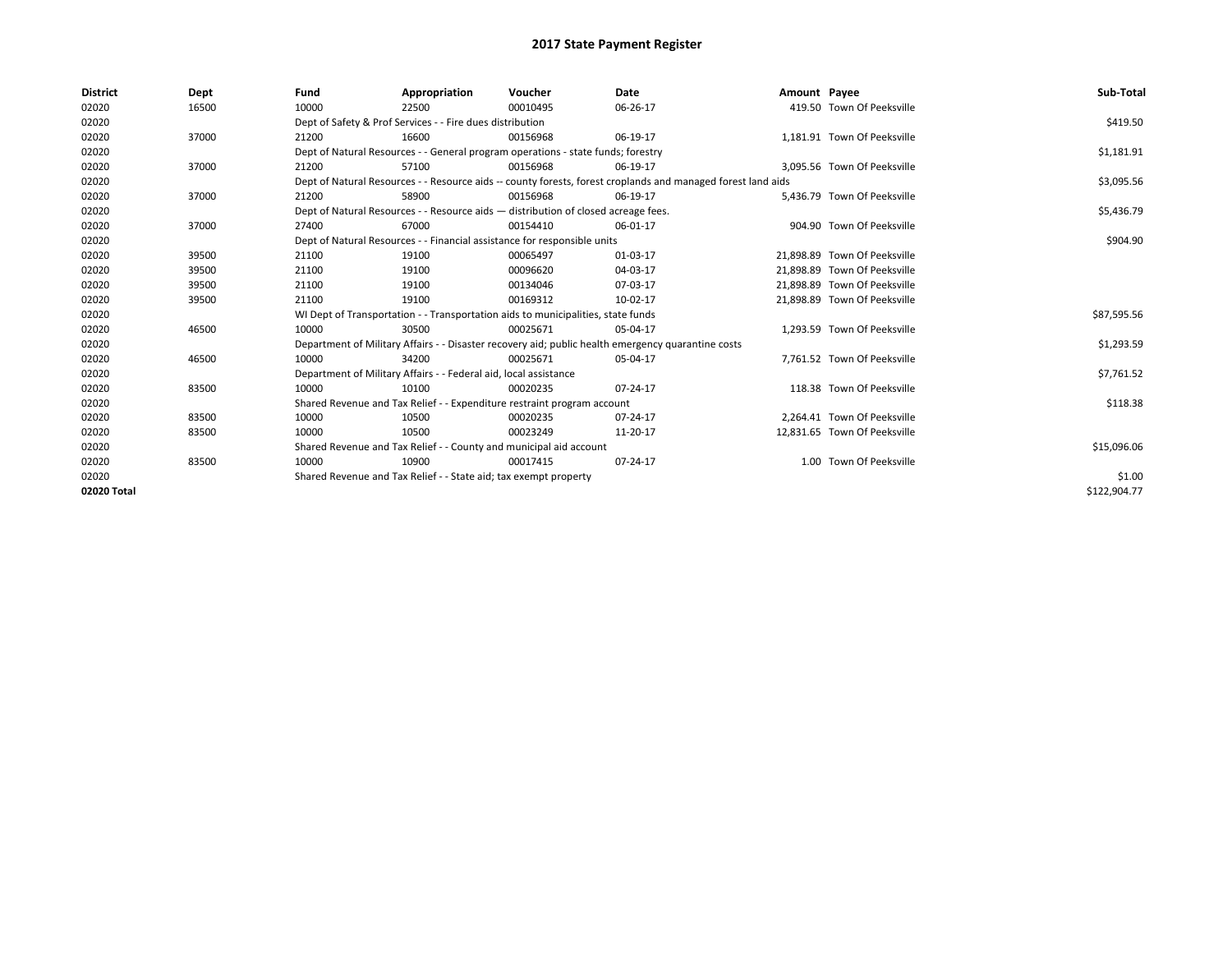| <b>District</b> | Dept  | Fund  | Appropriation                                                                      | Voucher  | Date                                                                                                         | Amount Payee |                           | Sub-Total    |
|-----------------|-------|-------|------------------------------------------------------------------------------------|----------|--------------------------------------------------------------------------------------------------------------|--------------|---------------------------|--------------|
| 02022           | 37000 | 21200 | 16600                                                                              | 00156969 | 06-19-17                                                                                                     |              | 114.93 Town Of Sanborn    |              |
| 02022           |       |       | Dept of Natural Resources - - General program operations - state funds; forestry   |          |                                                                                                              |              |                           | \$114.93     |
| 02022           | 37000 | 21200 | 57100                                                                              | 00156969 | 06-19-17                                                                                                     |              | 2,973.36 Town Of Sanborn  |              |
| 02022           |       |       |                                                                                    |          | Dept of Natural Resources - - Resource aids -- county forests, forest croplands and managed forest land aids |              |                           | \$2,973.36   |
| 02022           | 37000 | 21200 | 57900                                                                              | 00142428 | 04-21-17                                                                                                     |              | 60.20 Town Of Sanborn     |              |
| 02022           |       |       | Dept of Natural Resources - - Aids in lieu of taxes - sum sufficient               |          |                                                                                                              |              |                           | \$60.20      |
| 02022           | 37000 | 21200 | 58900                                                                              | 00156969 | 06-19-17                                                                                                     |              | 528.66 Town Of Sanborn    |              |
| 02022           |       |       | Dept of Natural Resources - - Resource aids - distribution of closed acreage fees. |          |                                                                                                              |              |                           | \$528.66     |
| 02022           | 39500 | 21100 | 19100                                                                              | 00065498 | 01-03-17                                                                                                     |              | 26,748.79 Town Of Sanborn |              |
| 02022           | 39500 | 21100 | 19100                                                                              | 00096621 | 04-03-17                                                                                                     |              | 26,748.79 Town Of Sanborn |              |
| 02022           | 39500 | 21100 | 19100                                                                              | 00134047 | 07-03-17                                                                                                     |              | 26,748.79 Town Of Sanborn |              |
| 02022           | 39500 | 21100 | 19100                                                                              | 00169313 | 10-02-17                                                                                                     |              | 26,748.81 Town Of Sanborn |              |
| 02022           |       |       | WI Dept of Transportation - - Transportation aids to municipalities, state funds   |          |                                                                                                              |              |                           | \$106,995.18 |
| 02022           | 83500 | 10000 | 10500                                                                              | 00020236 | 07-24-17                                                                                                     |              | 14,528.32 Town Of Sanborn |              |
| 02022           | 83500 | 10000 | 10500                                                                              | 00023250 | 11-20-17                                                                                                     |              | 82,327.17 Town Of Sanborn |              |
| 02022           |       |       | Shared Revenue and Tax Relief - - County and municipal aid account                 |          |                                                                                                              |              |                           | \$96,855.49  |
| 02022           | 83500 | 10000 | 11000                                                                              | 00020236 | 07-24-17                                                                                                     |              | 0.17 Town Of Sanborn      |              |
| 02022           | 83500 | 10000 | 11000                                                                              | 00023250 | 11-20-17                                                                                                     |              | 9.67 Town Of Sanborn      |              |
| 02022           |       |       | Shared Revenue and Tax Relief - - Public utility distribution account              |          |                                                                                                              |              |                           | \$9.84       |
| 02022 Total     |       |       |                                                                                    |          |                                                                                                              |              |                           | \$207,537.66 |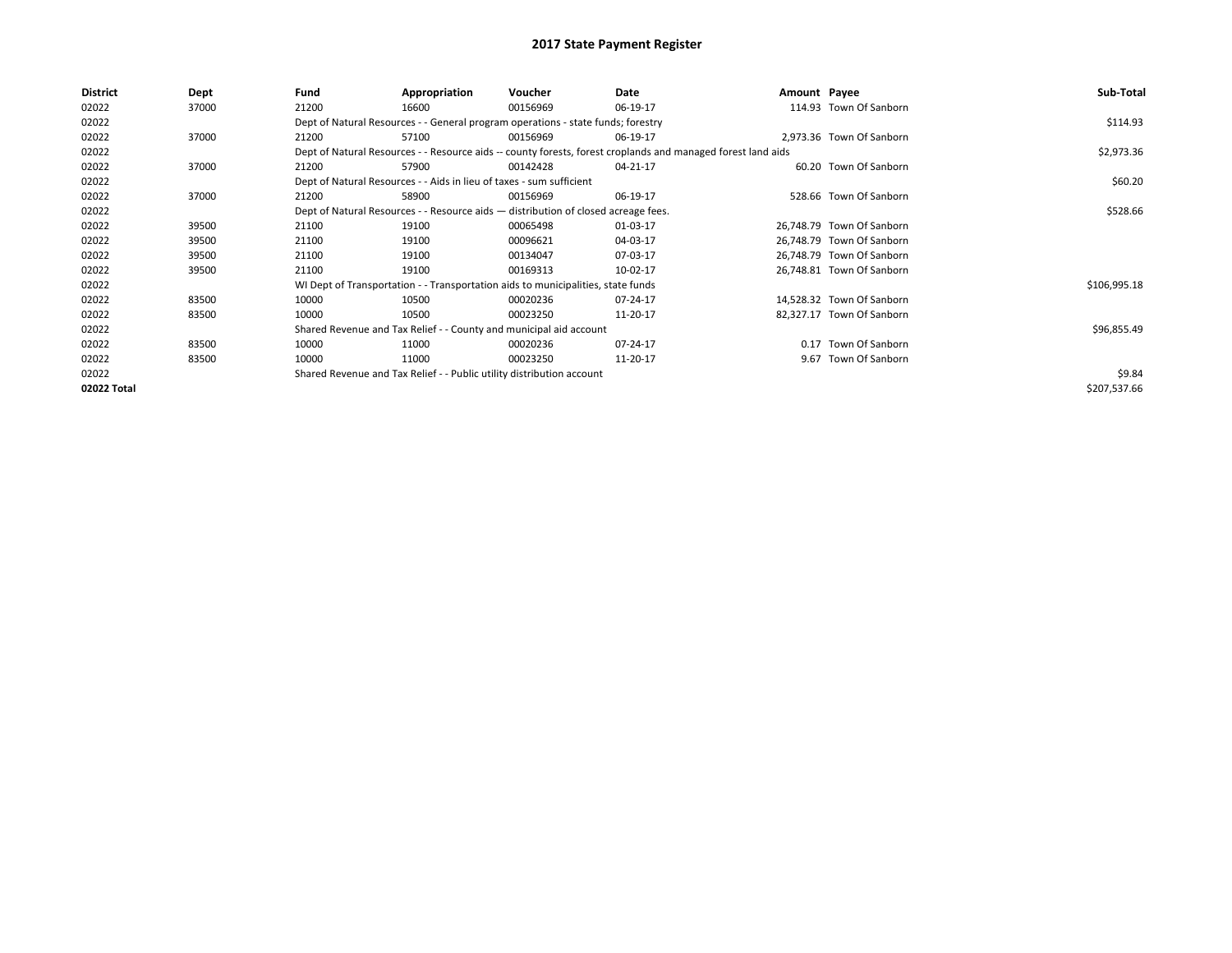| <b>District</b> | Dept  | Fund  | Appropriation                                                                      | Voucher  | Date                                                                                                         | Amount Payee |                                | Sub-Total    |
|-----------------|-------|-------|------------------------------------------------------------------------------------|----------|--------------------------------------------------------------------------------------------------------------|--------------|--------------------------------|--------------|
| 02024           | 16500 | 10000 | 22500                                                                              | 00010496 | 06-27-17                                                                                                     |              | 633.67 Town Of Shanagolden     |              |
| 02024           |       |       | Dept of Safety & Prof Services - - Fire dues distribution                          |          |                                                                                                              |              |                                | \$633.67     |
| 02024           | 37000 | 21200 | 16600                                                                              | 00156970 | 06-19-17                                                                                                     |              | 720.06 Town Of Shanagolden     |              |
| 02024           |       |       | Dept of Natural Resources - - General program operations - state funds; forestry   |          |                                                                                                              |              |                                | \$720.06     |
| 02024           | 37000 | 21200 | 57100                                                                              | 00156970 | 06-19-17                                                                                                     |              | 666.56 Town Of Shanagolden     |              |
| 02024           |       |       |                                                                                    |          | Dept of Natural Resources - - Resource aids -- county forests, forest croplands and managed forest land aids |              |                                | \$666.56     |
| 02024           | 37000 | 21200 | 58400                                                                              | 00177464 | 09-08-17                                                                                                     |              | 104,987.04 Town Of Shanagolden |              |
| 02024           |       |       | Dept of Natural Resources - - Resource aids -- payment in lieu of taxes; federal   |          |                                                                                                              |              |                                | \$104,987.04 |
| 02024           | 37000 | 21200 | 58900                                                                              | 00156970 | 06-19-17                                                                                                     |              | 3,312.29 Town Of Shanagolden   |              |
| 02024           |       |       | Dept of Natural Resources - - Resource aids - distribution of closed acreage fees. |          |                                                                                                              |              |                                | \$3,312.29   |
| 02024           | 39500 | 21100 | 19100                                                                              | 00065499 | 01-03-17                                                                                                     |              | 36,222.90 Town Of Shanagolden  |              |
| 02024           | 39500 | 21100 | 19100                                                                              | 00096622 | 04-03-17                                                                                                     |              | 36,222.90 Town Of Shanagolden  |              |
| 02024           | 39500 | 21100 | 19100                                                                              | 00134048 | 07-03-17                                                                                                     |              | 36,222.90 Town Of Shanagolden  |              |
| 02024           | 39500 | 21100 | 19100                                                                              | 00169314 | 10-02-17                                                                                                     |              | 36,222.90 Town Of Shanagolden  |              |
| 02024           |       |       | WI Dept of Transportation - - Transportation aids to municipalities, state funds   |          |                                                                                                              |              |                                | \$144,891.60 |
| 02024           | 83500 | 10000 | 10500                                                                              | 00020237 | 07-24-17                                                                                                     |              | 668.22 Town Of Shanagolden     |              |
| 02024           | 83500 | 10000 | 10500                                                                              | 00023251 | 11-20-17                                                                                                     |              | 3,786.61 Town Of Shanagolden   |              |
| 02024           |       |       | Shared Revenue and Tax Relief - - County and municipal aid account                 |          |                                                                                                              |              |                                | \$4,454.83   |
| 02024 Total     |       |       |                                                                                    |          |                                                                                                              |              |                                | \$259,666.05 |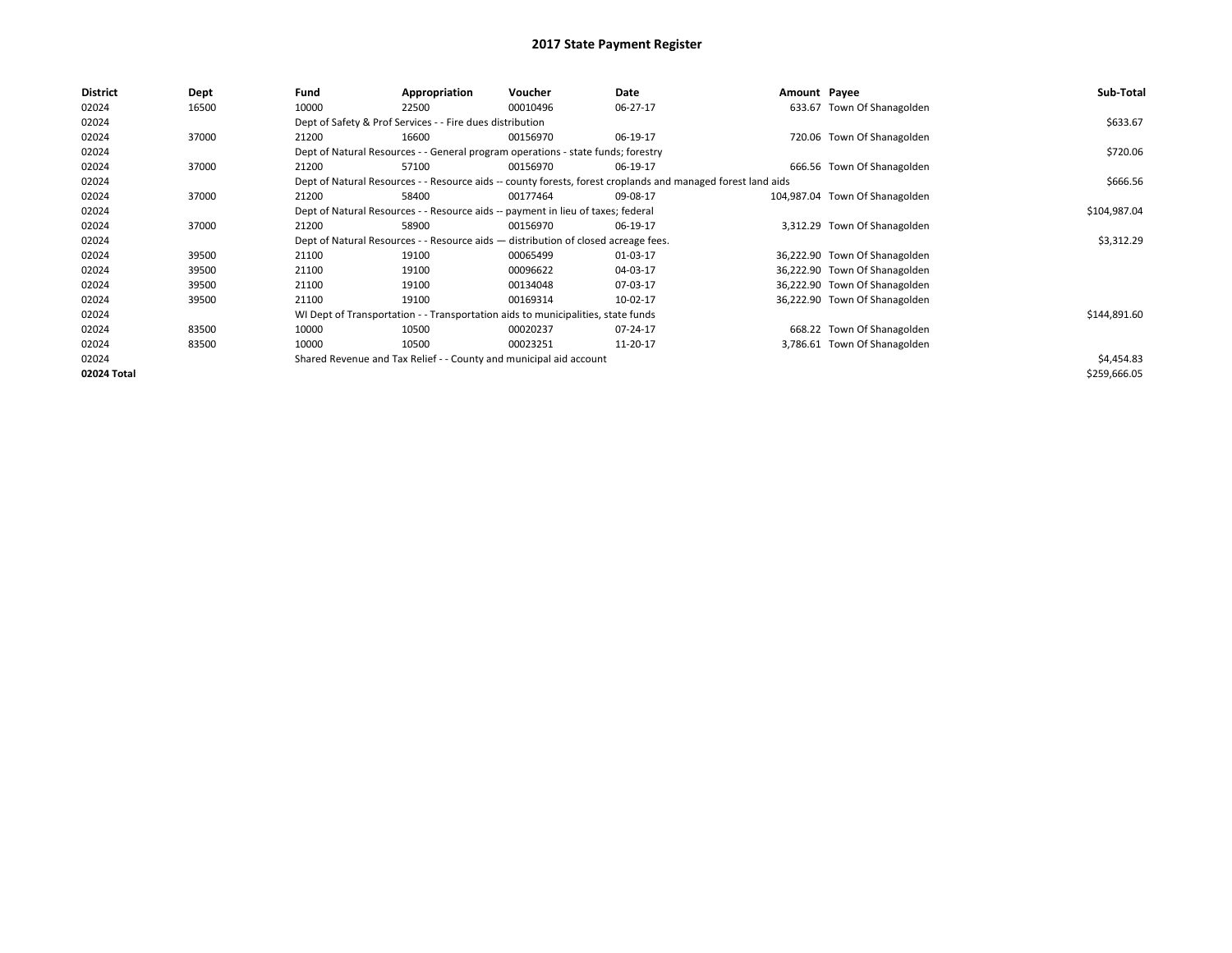| <b>District</b> | Dept  | Fund  | Appropriation                                                                      | Voucher  | Date                                                                                                         | Amount Payee |                               | Sub-Total    |  |  |
|-----------------|-------|-------|------------------------------------------------------------------------------------|----------|--------------------------------------------------------------------------------------------------------------|--------------|-------------------------------|--------------|--|--|
| 02026           | 16500 | 10000 | 22500                                                                              | 00010497 | 06-26-17                                                                                                     |              | 2,004.71 Town Of White River  |              |  |  |
| 02026           |       |       | Dept of Safety & Prof Services - - Fire dues distribution                          |          |                                                                                                              |              |                               | \$2,004.71   |  |  |
| 02026           | 37000 | 10000 | 50300                                                                              | 00123835 | 02-02-17                                                                                                     |              | 1,267.61 Town Of White River  |              |  |  |
| 02026           |       |       | Dept of Natural Resources - - Aids in lieu of taxes - general fund                 |          |                                                                                                              |              |                               |              |  |  |
| 02026           | 37000 | 21200 | 16600                                                                              | 00156971 | 06-19-17                                                                                                     |              | 735.06 Town Of White River    |              |  |  |
| 02026           |       |       | Dept of Natural Resources - - General program operations - state funds; forestry   |          |                                                                                                              |              |                               | \$735.06     |  |  |
| 02026           | 37000 | 21200 | 57100                                                                              | 00156971 | 06-19-17                                                                                                     |              | 691.81 Town Of White River    |              |  |  |
| 02026           |       |       |                                                                                    |          | Dept of Natural Resources - - Resource aids -- county forests, forest croplands and managed forest land aids |              |                               | \$691.81     |  |  |
| 02026           | 37000 | 21200 | 58900                                                                              | 00156971 | 06-19-17                                                                                                     |              | 3,381.28 Town Of White River  |              |  |  |
| 02026           |       |       | Dept of Natural Resources - - Resource aids - distribution of closed acreage fees. |          |                                                                                                              |              |                               | \$3,381.28   |  |  |
| 02026           | 37000 | 27400 | 67000                                                                              | 00154483 | 06-01-17                                                                                                     |              | 3.350.33 Town Of White River  |              |  |  |
| 02026           |       |       | Dept of Natural Resources - - Financial assistance for responsible units           |          |                                                                                                              |              |                               | \$3,350.33   |  |  |
| 02026           | 39500 | 21100 | 19100                                                                              | 00065500 | 01-03-17                                                                                                     |              | 31.081.23 Town Of White River |              |  |  |
| 02026           | 39500 | 21100 | 19100                                                                              | 00096623 | 04-03-17                                                                                                     |              | 31,081.23 Town Of White River |              |  |  |
| 02026           | 39500 | 21100 | 19100                                                                              | 00134049 | 07-03-17                                                                                                     |              | 31,081.23 Town Of White River |              |  |  |
| 02026           | 39500 | 21100 | 19100                                                                              | 00169315 | 10-02-17                                                                                                     |              | 31,081.23 Town Of White River |              |  |  |
| 02026           |       |       | WI Dept of Transportation - - Transportation aids to municipalities, state funds   |          |                                                                                                              |              |                               | \$124,324.92 |  |  |
| 02026           | 46500 | 10000 | 30500                                                                              | 00032396 | 09-28-17                                                                                                     |              | 15,234.71 Town Of White River |              |  |  |
| 02026           |       |       |                                                                                    |          | Department of Military Affairs - - Disaster recovery aid; public health emergency quarantine costs           |              |                               | \$15,234.71  |  |  |
| 02026           | 46500 | 10000 | 34200                                                                              | 00032396 | 09-28-17                                                                                                     |              | 91.408.24 Town Of White River |              |  |  |
| 02026           |       |       | Department of Military Affairs - - Federal aid, local assistance                   |          |                                                                                                              |              |                               | \$91,408.24  |  |  |
| 02026           | 83500 | 10000 | 10500                                                                              | 00020238 | 07-24-17                                                                                                     |              | 7,762.75 Town Of White River  |              |  |  |
| 02026           | 83500 | 10000 | 10500                                                                              | 00023252 | 11-20-17                                                                                                     |              | 44,145.73 Town Of White River |              |  |  |
| 02026           |       |       | Shared Revenue and Tax Relief - - County and municipal aid account                 |          |                                                                                                              |              |                               | \$51,908.48  |  |  |
| 02026           | 83500 | 10000 | 10900                                                                              | 00017416 | 07-24-17                                                                                                     |              | 162.00 Town Of White River    |              |  |  |
| 02026           |       |       | Shared Revenue and Tax Relief - - State aid; tax exempt property                   |          |                                                                                                              |              |                               | \$162.00     |  |  |
| 02026           | 83500 | 10000 | 11000                                                                              | 00020238 | 07-24-17                                                                                                     |              | 272.40 Town Of White River    |              |  |  |
| 02026           | 83500 | 10000 | 11000                                                                              | 00023252 | 11-20-17                                                                                                     |              | 1,929.49 Town Of White River  |              |  |  |
| 02026           |       |       | Shared Revenue and Tax Relief - - Public utility distribution account              |          |                                                                                                              |              |                               | \$2,201.89   |  |  |
| 02026 Total     |       |       |                                                                                    |          |                                                                                                              |              |                               | \$296,671.04 |  |  |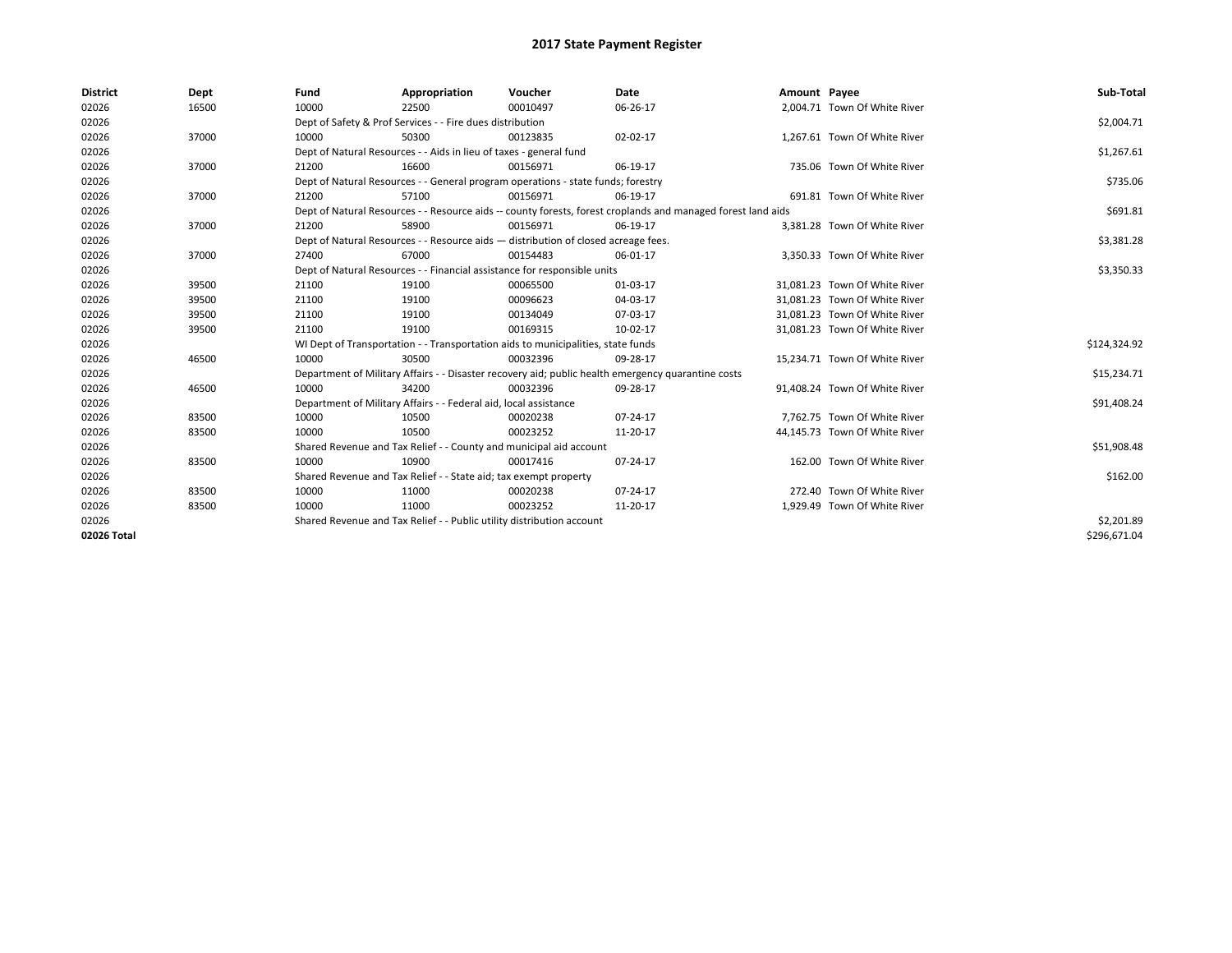| <b>District</b> | Dept  | Fund  | Appropriation                                                                                                | Voucher  | Date     | Amount Payee |                                 | Sub-Total    |  |  |  |
|-----------------|-------|-------|--------------------------------------------------------------------------------------------------------------|----------|----------|--------------|---------------------------------|--------------|--|--|--|
| 02106           | 16500 | 10000 | 22500                                                                                                        | 00010498 | 06-26-17 |              | 722.90 Village Of Butternut     |              |  |  |  |
| 02106           |       |       | Dept of Safety & Prof Services - - Fire dues distribution                                                    |          |          |              |                                 | \$722.90     |  |  |  |
| 02106           | 37000 | 21200 | 57100                                                                                                        | 00156972 | 06-19-17 |              | 6.85 Village Of Butternut       |              |  |  |  |
| 02106           |       |       | Dept of Natural Resources - - Resource aids -- county forests, forest croplands and managed forest land aids |          |          |              |                                 |              |  |  |  |
| 02106           | 37000 | 27400 | 67000                                                                                                        | 00154344 | 06-01-17 |              | 914.40 Village Of Butternut     |              |  |  |  |
| 02106           |       |       | Dept of Natural Resources - - Financial assistance for responsible units                                     |          |          |              |                                 | \$914.40     |  |  |  |
| 02106           | 39500 | 21100 | 19100                                                                                                        | 00065501 | 01-03-17 |              | 3,706.77 Village Of Butternut   |              |  |  |  |
| 02106           | 39500 | 21100 | 19100                                                                                                        | 00096624 | 04-03-17 |              | 3,706.77 Village Of Butternut   |              |  |  |  |
| 02106           | 39500 | 21100 | 19100                                                                                                        | 00134050 | 07-03-17 |              | 3,706.77 Village Of Butternut   |              |  |  |  |
| 02106           | 39500 | 21100 | 19100                                                                                                        | 00169316 | 10-02-17 |              | 3,706.79 Village Of Butternut   |              |  |  |  |
| 02106           |       |       | WI Dept of Transportation - - Transportation aids to municipalities, state funds                             |          |          |              |                                 | \$14,827.10  |  |  |  |
| 02106           | 83500 | 10000 | 10500                                                                                                        | 00020239 | 07-24-17 |              | 20,780.72 Village Of Butternut  |              |  |  |  |
| 02106           | 83500 | 10000 | 10500                                                                                                        | 00023253 | 11-20-17 |              | 117,757.39 Village Of Butternut |              |  |  |  |
| 02106           |       |       | Shared Revenue and Tax Relief - - County and municipal aid account                                           |          |          |              |                                 | \$138,538.11 |  |  |  |
| 02106           | 83500 | 10000 | 10900                                                                                                        | 00017417 | 07-24-17 |              | 83.00 Village Of Butternut      |              |  |  |  |
| 02106           |       |       | Shared Revenue and Tax Relief - - State aid; tax exempt property                                             |          |          |              |                                 | \$83.00      |  |  |  |
| 02106           | 83500 | 10000 | 11000                                                                                                        | 00020239 | 07-24-17 |              | 25.20 Village Of Butternut      |              |  |  |  |
| 02106           | 83500 | 10000 | 11000                                                                                                        | 00023253 | 11-20-17 |              | 139.22 Village Of Butternut     |              |  |  |  |
| 02106           |       |       | Shared Revenue and Tax Relief - - Public utility distribution account                                        |          |          |              |                                 | \$164.42     |  |  |  |
| 02106           | 83500 | 52100 | 36300                                                                                                        | 00015654 | 03-27-17 |              | 250.60 Village Of Butternut     |              |  |  |  |
| 02106           |       |       | Shared Revenue and Tax Relief - - Lottery and gaming credit                                                  |          |          |              |                                 | \$250.60     |  |  |  |
| 02106 Total     |       |       |                                                                                                              |          |          |              |                                 | \$155,507.38 |  |  |  |
|                 |       |       |                                                                                                              |          |          |              |                                 |              |  |  |  |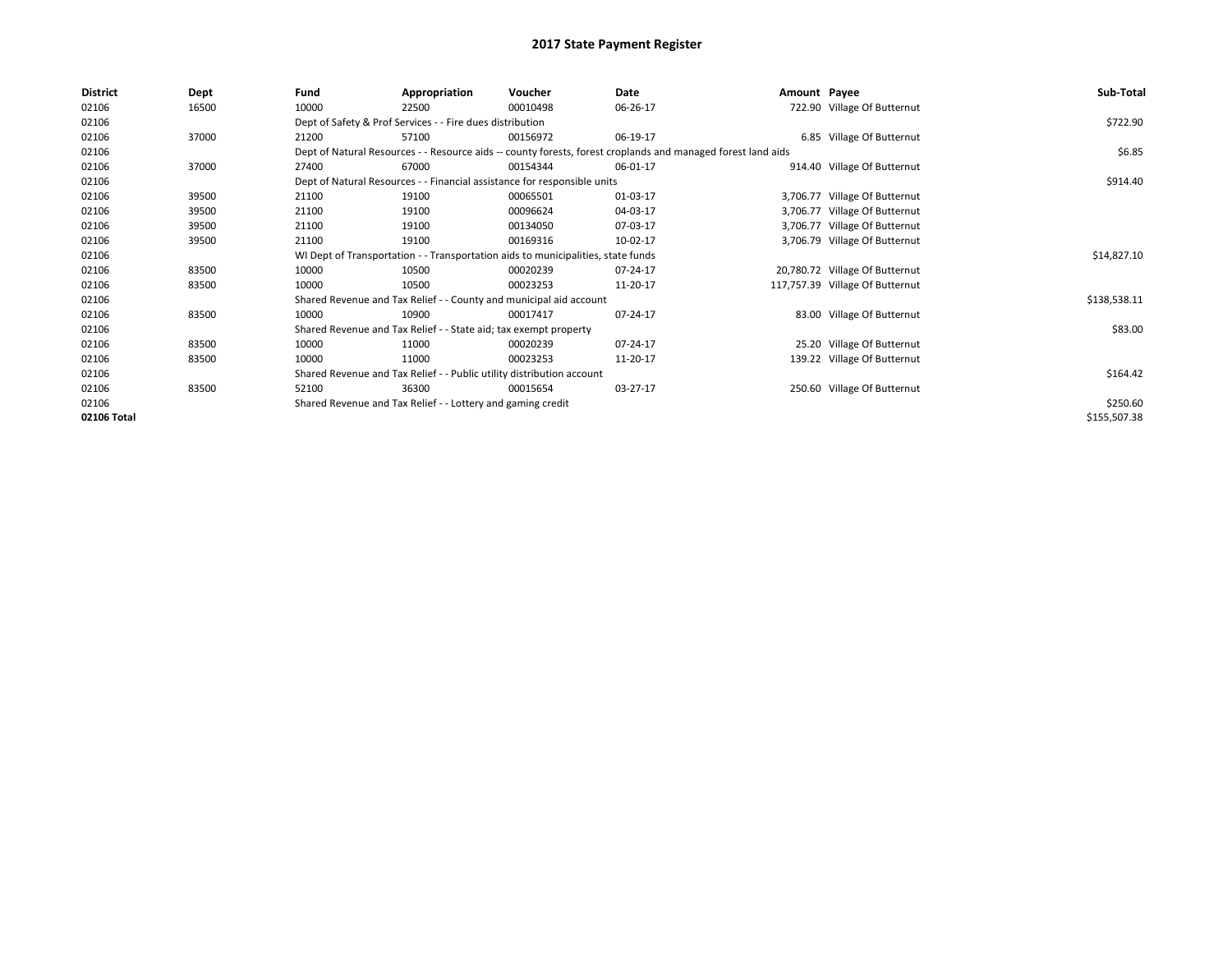| <b>District</b> | Dept  | Fund  | Appropriation                                                                           | Voucher  | Date                                                                                                         | Amount Payee |                              | Sub-Total      |
|-----------------|-------|-------|-----------------------------------------------------------------------------------------|----------|--------------------------------------------------------------------------------------------------------------|--------------|------------------------------|----------------|
| 02201           | 16500 | 10000 | 22500                                                                                   | 00010499 | 06-26-17                                                                                                     |              | 19,732.74 City of Ashland    |                |
| 02201           |       |       | Dept of Safety & Prof Services - - Fire dues distribution                               |          |                                                                                                              |              |                              | \$19,732.74    |
| 02201           | 37000 | 21200 | 16600                                                                                   | 00156973 | 06-19-17                                                                                                     |              | 21.41 City of Ashland        |                |
| 02201           |       |       | Dept of Natural Resources - - General program operations - state funds; forestry        |          |                                                                                                              |              |                              | \$21.41        |
| 02201           | 37000 | 21200 | 57100                                                                                   | 00156973 | 06-19-17                                                                                                     |              | 9.80 City of Ashland         |                |
| 02201           |       |       |                                                                                         |          | Dept of Natural Resources - - Resource aids -- county forests, forest croplands and managed forest land aids |              |                              | \$9.80         |
| 02201           | 37000 | 21200 | 58300                                                                                   | 00147265 | 05-16-17                                                                                                     |              | 1,418.90 City of Ashland     |                |
| 02201           |       |       | Dept of Natural Resources - - Recreation and resource aids, federal funds               |          |                                                                                                              |              |                              | \$1,418.90     |
| 02201           | 37000 | 21200 | 58900                                                                                   | 00156973 | 06-19-17                                                                                                     |              | 98.50 City of Ashland        |                |
| 02201           |       |       | Dept of Natural Resources - - Resource aids - distribution of closed acreage fees.      |          |                                                                                                              |              |                              | \$98.50        |
| 02201           | 37000 | 27400 | 67000                                                                                   | 00154711 | 06-01-17                                                                                                     |              | 56,501.85 City of Ashland    |                |
| 02201           |       |       | Dept of Natural Resources - - Financial assistance for responsible units                |          |                                                                                                              |              |                              | \$56,501.85    |
| 02201           | 37000 | 36300 | TA100                                                                                   | 00196875 | 11-20-17                                                                                                     |              | 100,000.00 City of Ashland   |                |
| 02201           |       |       | Dept of Natural Resources - - LAND ACQUISITION                                          |          |                                                                                                              |              |                              | \$100,000.00   |
| 02201           | 39500 | 21100 | 16200                                                                                   | 00067322 | 01-03-17                                                                                                     |              | 18,434.29 City of Ashland    |                |
| 02201           | 39500 | 21100 | 16200                                                                                   | 00098445 | 04-03-17                                                                                                     |              | 18,434.29 City of Ashland    |                |
| 02201           | 39500 | 21100 | 16200                                                                                   | 00135871 | 07-03-17                                                                                                     |              | 18,434.29 City of Ashland    |                |
| 02201           | 39500 | 21100 | 16200                                                                                   | 00171137 | 10-02-17                                                                                                     |              | 18,434.31 City of Ashland    |                |
| 02201           |       |       | WI Dept of Transportation - - Connecting highways aids, state funds                     |          |                                                                                                              |              |                              | \$73,737.18    |
| 02201           | 39500 | 21100 | 19100                                                                                   | 00065502 | 01-03-17                                                                                                     |              | 112,731.44 City of Ashland   |                |
| 02201           | 39500 | 21100 | 19100                                                                                   | 00096625 | 04-03-17                                                                                                     |              | 112,731.44 City of Ashland   |                |
| 02201           | 39500 | 21100 | 19100                                                                                   | 00134051 | 07-03-17                                                                                                     |              | 112,731.44 City of Ashland   |                |
| 02201           | 39500 | 21100 | 19100                                                                                   | 00169317 | 10-02-17                                                                                                     |              | 112,731.47 City of Ashland   |                |
| 02201           |       |       | WI Dept of Transportation - - Transportation aids to municipalities, state funds        |          |                                                                                                              |              |                              | \$450,925.79   |
| 02201           | 39500 | 21100 | 27800                                                                                   | 00107239 | 04-18-17                                                                                                     |              | 14,466.82 City of Ashland    |                |
| 02201           | 39500 | 21100 | 27800                                                                                   | 00107241 | 04-18-17                                                                                                     |              | 21,503.70 City of Ashland    |                |
| 02201           |       |       | WI Dept of Transportation - - Local roads improvement program, state funds              |          |                                                                                                              |              |                              | \$35,970.52    |
| 02201           | 43500 | 10000 | 11900                                                                                   | 00152355 | 09-01-17                                                                                                     |              | 5,978.47 City of Ashland     |                |
| 02201           |       |       | Department of Health Services - - Emergency medical services; aids                      |          |                                                                                                              |              |                              | \$5,978.47     |
| 02201           | 43500 | 00005 | 16300                                                                                   | 01LGS    | 11-17-17                                                                                                     |              | 46,584.91 City of Ashland    |                |
| 02201           |       |       | Department of Health Services - - Guardianship grant program                            |          |                                                                                                              |              |                              | \$46,584.91    |
| 02201           | 45500 | 10000 | 23100                                                                                   | 00039540 | 12-22-17                                                                                                     |              | 2,880.00 City of Ashland     |                |
| 02201           |       |       | Department of Justice - - Law enforcement training fund, local assistance               |          |                                                                                                              |              |                              | \$2,880.00     |
| 02201           | 46500 | 10000 | 30500                                                                                   | 00031010 | 08-30-17                                                                                                     |              | 31,925.94 City of Ashland    |                |
| 02201           |       |       |                                                                                         |          | Department of Military Affairs - - Disaster recovery aid; public health emergency quarantine costs           |              |                              | \$31,925.94    |
| 02201           | 46500 | 10000 | 34200                                                                                   | 00031010 | 08-30-17                                                                                                     |              | 191,555.63 City of Ashland   |                |
| 02201           |       |       | Department of Military Affairs - - Federal aid, local assistance                        |          |                                                                                                              |              |                              | \$191,555.63   |
| 02201           | 46500 | 27200 | 36500                                                                                   | 00035210 | 12-06-17                                                                                                     |              | 7,735.93 City of Ashland     |                |
| 02201           | 46500 | 27200 | 36500                                                                                   | 00035397 | 12-12-17                                                                                                     |              | 18,196.12 City of Ashland    |                |
| 02201           |       |       | Department of Military Affairs - - State disaster assistance; petroleum inspection fund |          |                                                                                                              |              |                              | \$25,932.05    |
| 02201           | 50500 | 10000 | 14200                                                                                   | 00046931 | 04-18-17                                                                                                     |              | 8,952.71 City of Ashland     |                |
| 02201           | 50500 | 10000 | 14200                                                                                   | 00046932 | 04-18-17                                                                                                     |              | 6,478.00 City of Ashland     |                |
| 02201           |       |       | Department of Administration - - Federal aid                                            |          |                                                                                                              |              |                              | \$15,430.71    |
| 02201           | 50500 | 10000 | 74300                                                                                   | 00041656 | 02-06-17                                                                                                     |              | 191,009.14 City of Ashland   |                |
| 02201           |       |       | Department of Administration - - Federal aid; local assistance                          |          |                                                                                                              |              |                              | \$191,009.14   |
| 02201           | 83500 | 10000 | 10100                                                                                   | 00020240 | 07-24-17                                                                                                     |              | 134,724.07 City of Ashland   |                |
| 02201           |       |       | Shared Revenue and Tax Relief - - Expenditure restraint program account                 |          |                                                                                                              |              |                              | \$134,724.07   |
| 02201           | 83500 | 10000 | 10500                                                                                   | 00020240 | 07-24-17                                                                                                     |              | 531,533.85 City of Ashland   |                |
| 02201           | 83500 | 10000 | 10500                                                                                   | 00023254 | 11-20-17                                                                                                     |              | 2,965,440.26 City of Ashland |                |
| 02201           |       |       | Shared Revenue and Tax Relief - - County and municipal aid account                      |          |                                                                                                              |              |                              | \$3,496,974.11 |
| 02201           | 83500 | 10000 | 10900                                                                                   | 00017418 | 07-24-17                                                                                                     |              | 16,121.00 City of Ashland    |                |
| 02201           | 83500 | 10000 | 10900                                                                                   | 00019656 | 07-24-17                                                                                                     |              | 8,410.00 City of Ashland     |                |
|                 |       |       |                                                                                         |          |                                                                                                              |              |                              |                |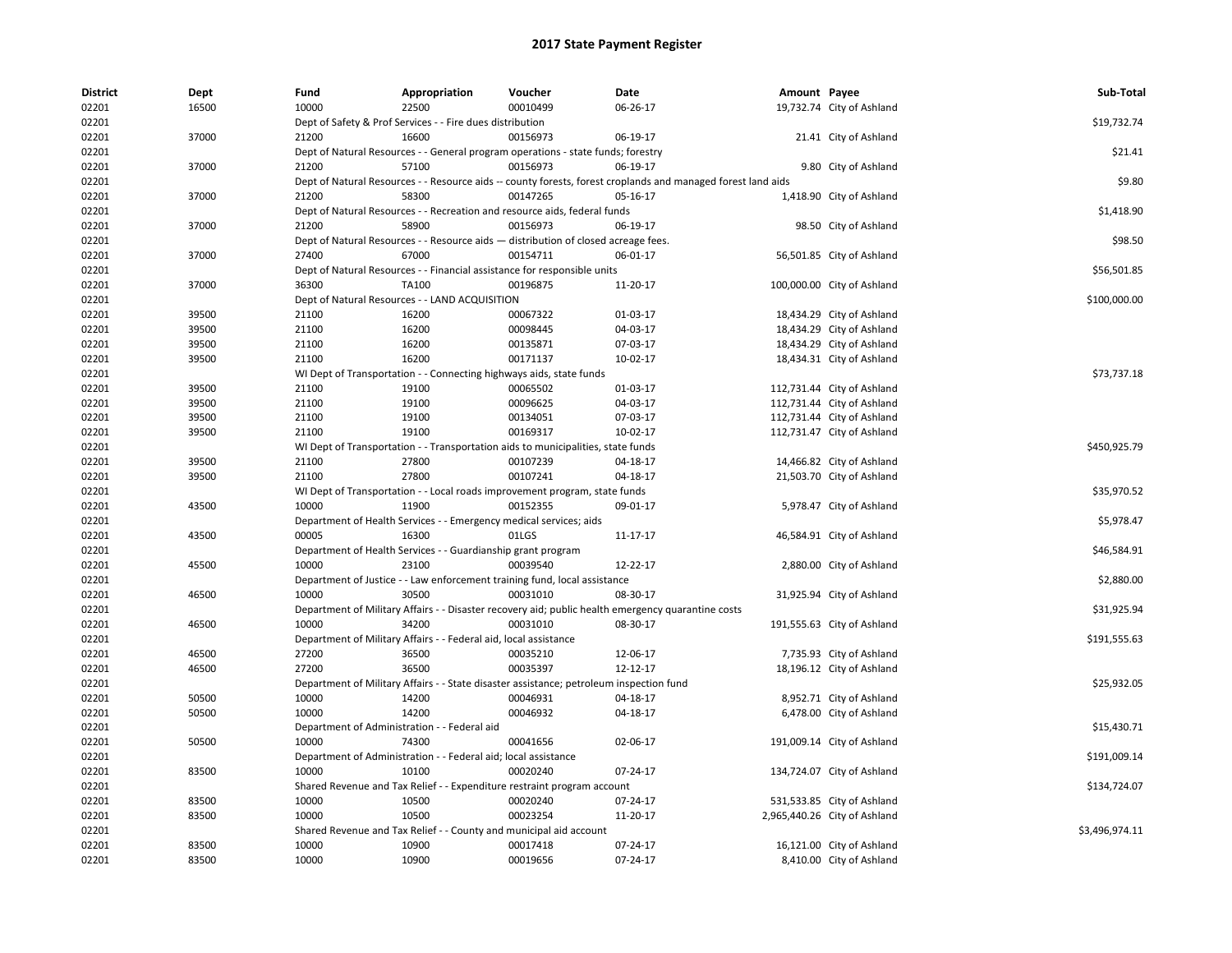| <b>District</b> | Dept  | Fund                                                                  | Appropriation                                                     | Voucher      | Date     | Amount Payee |                            | Sub-Total      |
|-----------------|-------|-----------------------------------------------------------------------|-------------------------------------------------------------------|--------------|----------|--------------|----------------------------|----------------|
| 02201           |       |                                                                       | Shared Revenue and Tax Relief - - State aid; tax exempt property  |              |          |              |                            | \$24,531.00    |
| 02201           | 83500 | 10000                                                                 | 11000                                                             | 00020240     | 07-24-17 |              | 32,019.46 City of Ashland  |                |
| 02201           | 83500 | 10000                                                                 | 11000                                                             | 00023254     | 11-20-17 |              | 183,696.31 City of Ashland |                |
| 02201           |       | Shared Revenue and Tax Relief - - Public utility distribution account |                                                                   | \$215,715.77 |          |              |                            |                |
| 02201           | 83500 | 10000                                                                 | 50100                                                             | 00015151     | 01-31-17 |              | 11,106.90 City of Ashland  |                |
| 02201           |       |                                                                       | Shared Revenue and Tax Relief - - Payments for municipal services |              |          |              |                            | \$11,106.90    |
| 02201           | 83500 | 52100                                                                 | 36300                                                             | 00015655     | 03-27-17 |              | 11,433.48 City of Ashland  |                |
| 02201           |       | Shared Revenue and Tax Relief - - Lottery and gaming credit           |                                                                   | \$11,433.48  |          |              |                            |                |
| 02201 Total     |       |                                                                       |                                                                   |              |          |              |                            | \$5,144,198.87 |